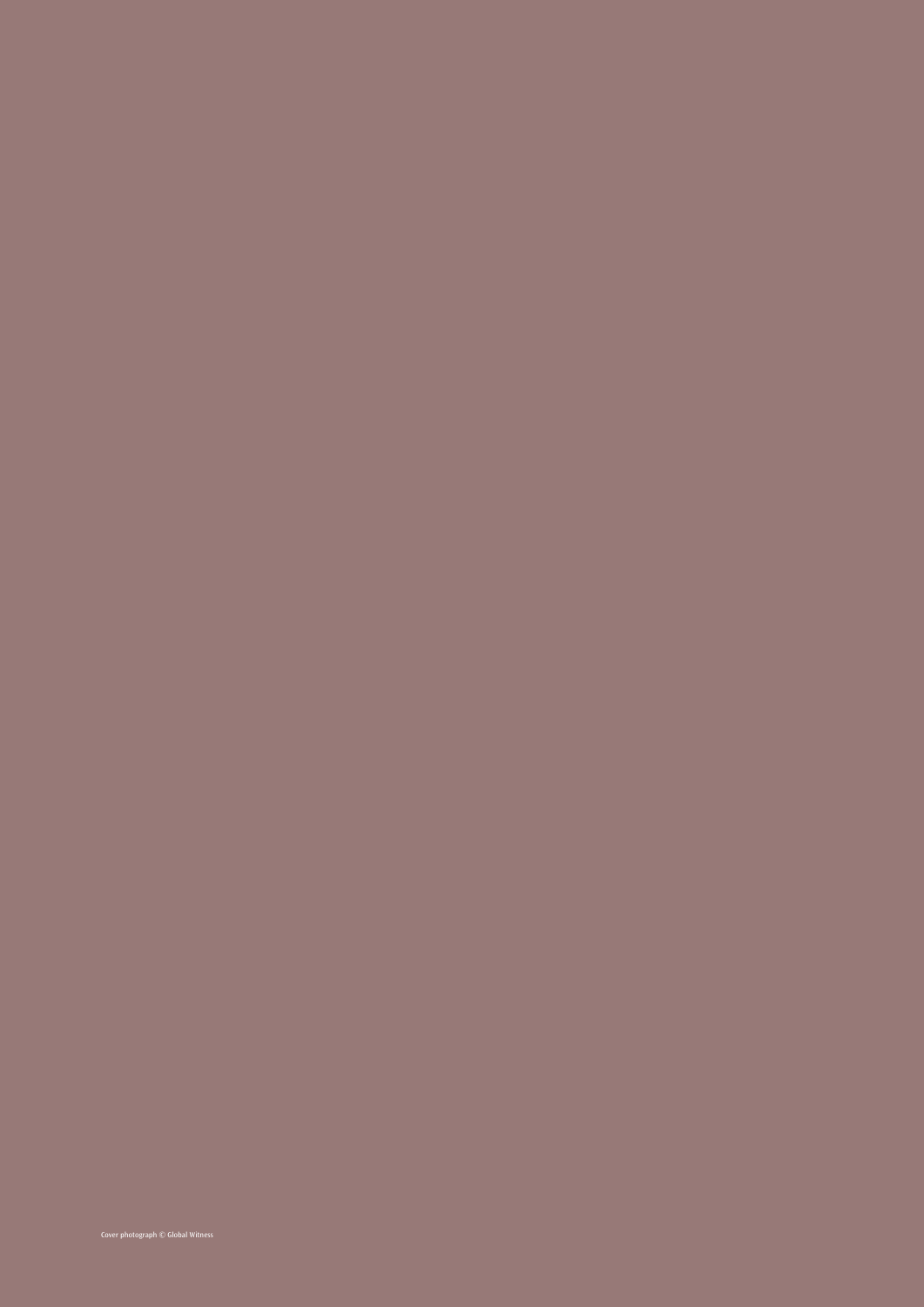### **Contents**

| DUE DILIGENCE, TRACEABILITY AND CERTIFICATION: AN INTRODUCTION                             |  |
|--------------------------------------------------------------------------------------------|--|
|                                                                                            |  |
|                                                                                            |  |
|                                                                                            |  |
|                                                                                            |  |
| Mine sweepers: how MONUSCO peacekeepers must help take the gun out of the minerals trade12 |  |
|                                                                                            |  |
|                                                                                            |  |
|                                                                                            |  |
|                                                                                            |  |
|                                                                                            |  |
|                                                                                            |  |
|                                                                                            |  |
|                                                                                            |  |
|                                                                                            |  |
|                                                                                            |  |
|                                                                                            |  |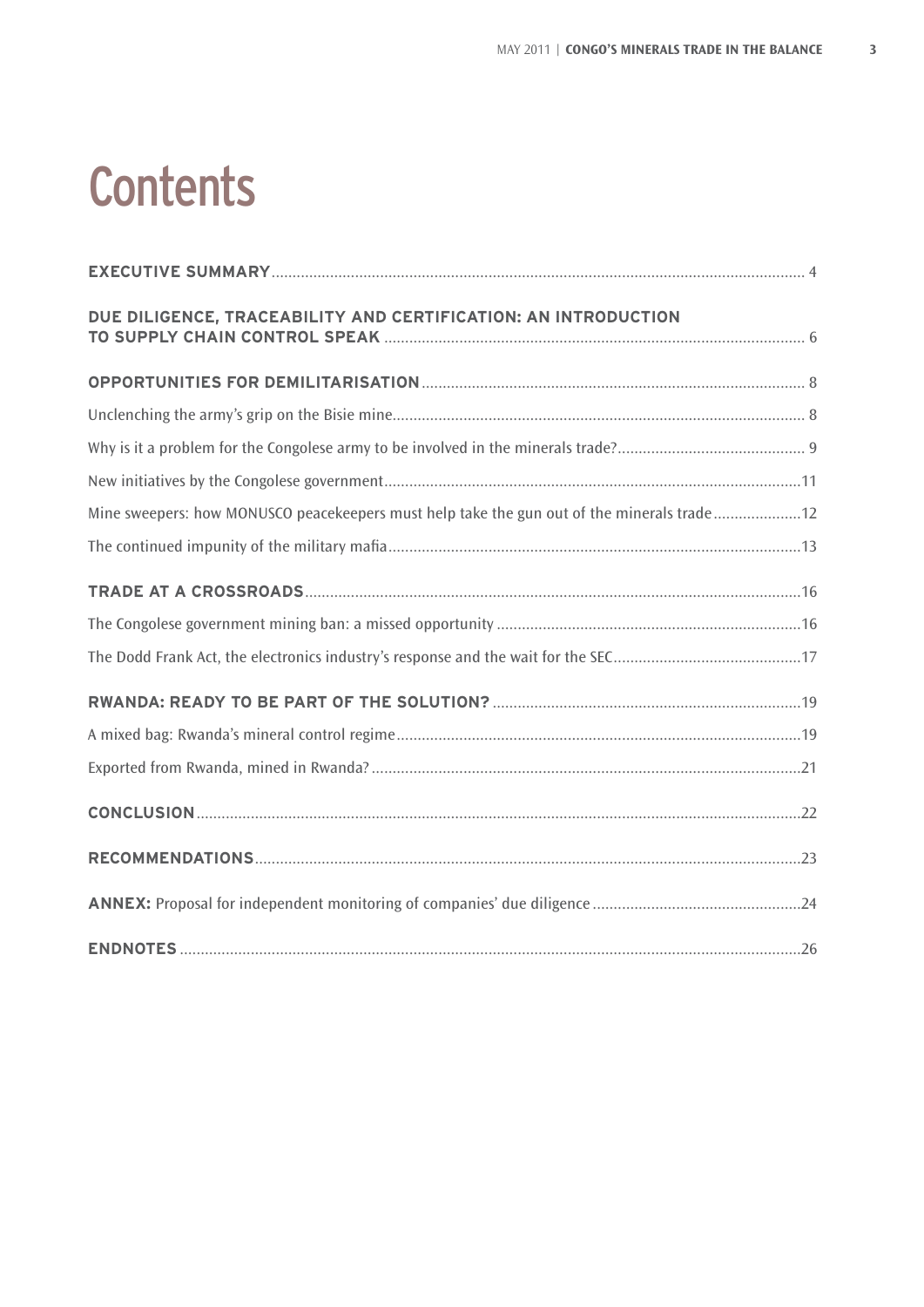### Executive Summary

The trade in tin, tantalum, tungsten and gold has been fuelling the conflict in eastern Democratic Republic of Congo (DRC) for over a decade. Rebel groups and members of the Congolese national army have made millions of dollars through illegal control of mines and trading routes, while inflicting appalling suffering on the local population.

On the ground research by Global Witness in March and April 2011 shows that in many areas the men with guns maintain a firm grip over the trade. The main beneficiaries of a recent six month mining ban imposed by the Congolese government appear to have been senior military commanders who have been able to consolidate their hold on extortion and smuggling rackets.

Other Global Witness findings, however, suggest there are now unprecedented opportunities to source conflict free minerals from demilitarised areas of eastern Congo. These opportunities are localised, fragmented and may not last. Some, however, are potentially very significant and need to be capitalised on as a matter of urgency by all those who have a stake in cleaning up the trade. Most noteworthy are the shifts taking place at Bisie, the region's largest tin ore mine. The Congolese army, which has occupied Bisie and illegally controlled the mining there for over five years, finally withdrew from the site in March this year.

This movement on the ground comes at a point when international standards on due diligence – the supply chain controls – that companies using tin, tantalum, tungsten and gold should undertake, have been completed and adopted by the United Nations (UN) Security Council and the Organisation for Economic Co-operation and Development (OECD). The essence of these standards is the requirement that companies must assess the risks of their minerals purchases benefiting rebels and army units in the DRC, take action to exclude any conflict minerals from their supply chains, have their due diligence measures independently audited and report publicly on what they have done.

The US Congress passed landmark legislation in July 2010 requiring companies to conduct due diligence on their mineral purchases from DRC and neighbouring countries, in order to detect conflict minerals in their supply chains. The Securities and Exchange Commission (SEC) regulator is due to announce, at some point between August and December this year, exactly what due diligence companies will need to undertake to comply with these provisions. Global Witness is calling on the SEC to incorporate the UN/OECD due diligence standards directly into their regulations and to publish these at the earliest opportunity.

International standards for supply chain due diligence are now in place and stand to be consolidated further in the coming months. What is so far absent is implementation of these standards by companies – either those firms that trade and process the raw mineral concentrate or those that use the refined metal in manufacturing. At the time of writing, Global Witness is not aware of any company that has complied in full with the requirements set out by the UN Security Council and the OECD or even come close.

This lack of implementation by businesses is holding up efforts to break the link between minerals and armed violence in eastern Congo. It is also preventing the establishment of a legitimate minerals trade that enables the local population to enjoy the full benefits of their region's natural wealth. Until mineral traders and smelters focus on sourcing their materials from demilitarised mining areas and apply the international due diligence standards in full, downstream manufacturers will be reluctant to buy and the talk of a de facto embargo risks becoming a reality.

Breaking through this impasse requires rapid and concerted action by companies, both national and international, the Congolese government, the governments of Rwanda and other neighbouring countries, international donor countries and the UN peacekeeping force MONUSCO (United Nations Organisation Stabilisation Mission in the Democratic Republic of Congo). The key steps that need to be taken include the following: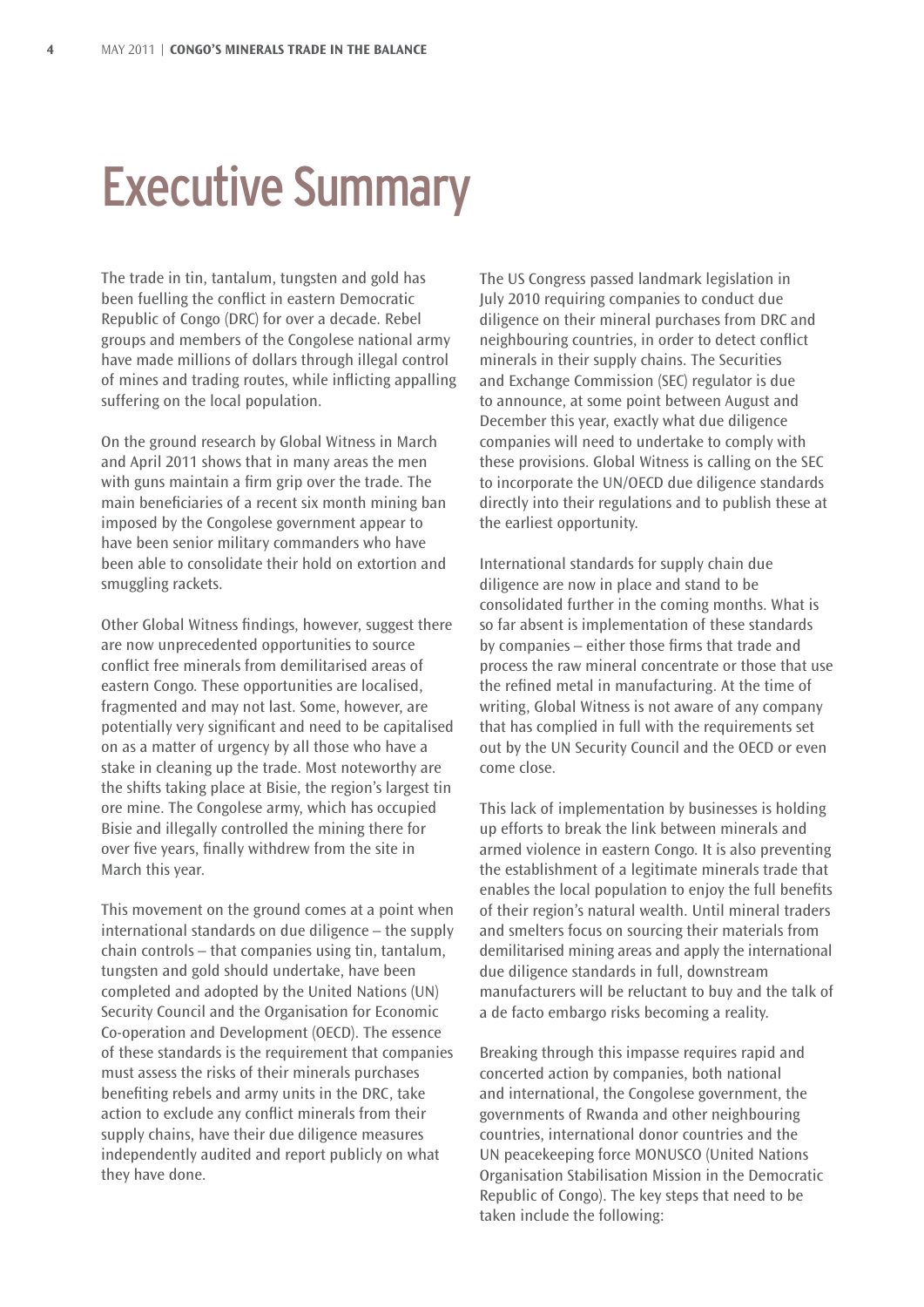

Sacks of tin ore being loaded onto a plane near Bisie, for transportation to Goma. Companies sourcing minerals from eastern Congo must carry out comprehensive supply chain due diligence in line with international standards to ensure they are not fuelling conflict or abuse through their purchases.

- • Local and international companies using minerals must implement the due diligence standards endorsed by the UN Security Council and OECD in full and without further delay.
- Governments of countries where minerals are traded, processed and used in manufacturing should incorporate these standards into national law and ensure that companies are applying them. It is particularly important that Rwanda, as a major conduit for conflict minerals from DRC, takes this step immediately.
- • The Government of the Democratic Republic of Congo should remove army units engaged in illegal activities in and around mining areas and prosecute the senior officers involved. It should ensure that areas that become demilitarised, such as Bisie, are not re-occupied by the army or other armed groups.

The UN Security Council should reiterate, in the new MONUSCO peacekeeping mandate to be adopted in June, an explicit requirement that the peacekeepers help to secure key mine sites in the east of DRC.

A full list of recommendations is on page 23.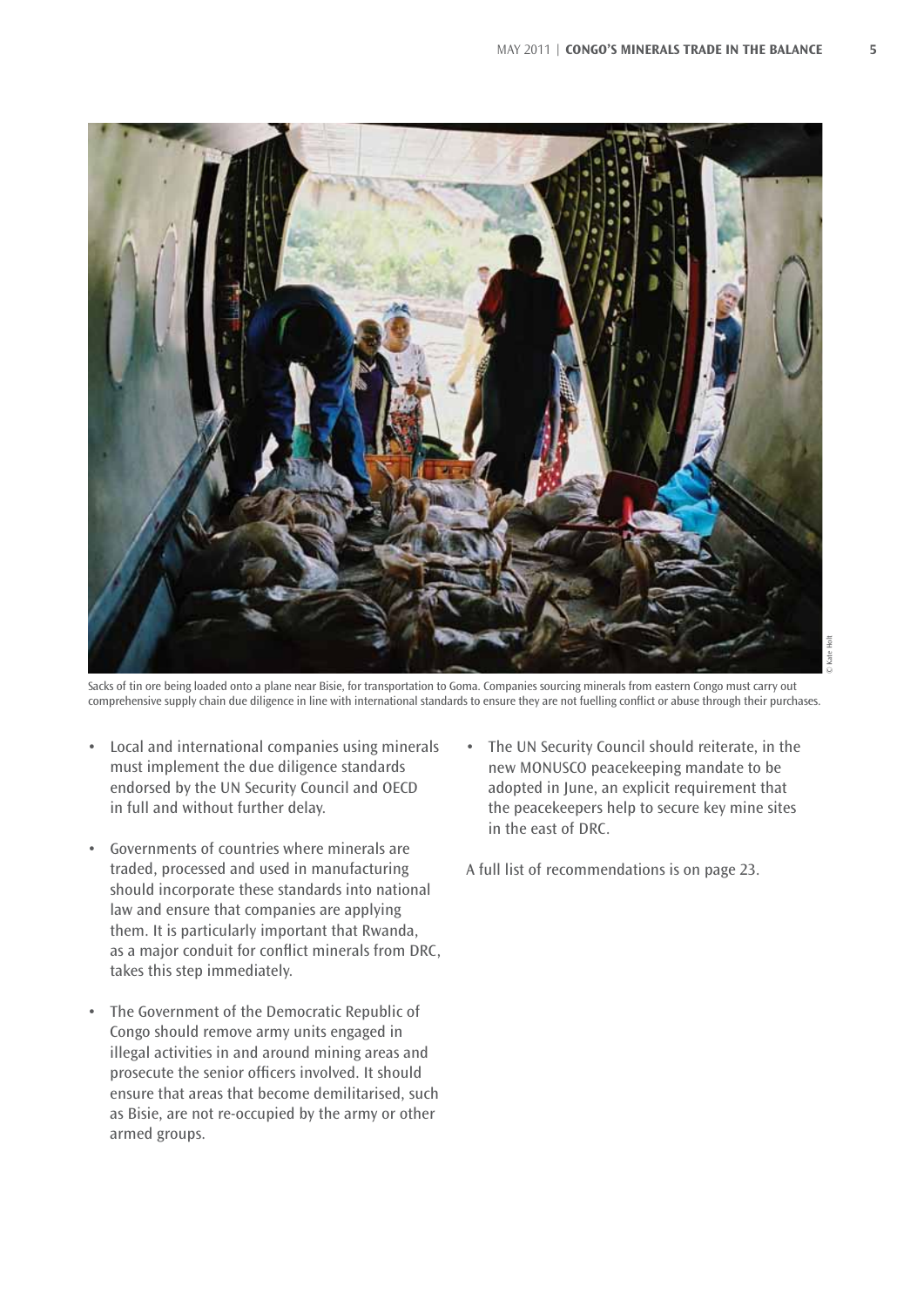### Due diligence, traceability and certification: an introduction to supply chain control speak

The international debate on conflict minerals has spawned a lexicon of terms such as 'due diligence', 'traceability' and 'certification' and a range of international initiatives to put these concepts into practice. What does the jargon actually mean, and how do the different schemes relate to each other?

The good news is that the concepts and all the main initiatives currently being developed are potentially complementary. Policymakers and companies nonetheless need to recognise the significant differences between them in terms of their importance, scope and speed of impact, and must prioritise accordingly.

#### **Due diligence**

Due diligence is the process by which companies take responsibility for ensuring that they are not trading conflict minerals. The key advantage of supply chain due diligence as a means of dealing with the conflict minerals trade is that it addresses all types of transactions that benefit warring parties and is therefore comprehensive in scope. In addition, it targets only harmful parts of the trade, thus protecting legitimate business, and it is quicker and less costly to initiate than complex certification schemes.

In 2010 the OECD – through a working group of governments, NGOs and companies – and the UN Security Council – through its Group of Experts on DRC – developed frameworks for companies to carry out due diligence on their supply chains. As defined by the UN Security Council and the OECD, this supply chain due diligence consists of five elements:

- Strengthening company management systems, including tracing minerals to mines of origin.
- Identifying and assessing supply chain risks; specifically risks of financing rebels or army units.
- Designing and implementing strategies to respond to identified risks, in other words taking action.
- • Commissioning independent audits of the company's due diligence.
- Publicly disclosing what steps the company has undertaken, including its risk assessments and audits.

The UN and OECD due diligence standards are presented as 'guidance'. Businesses that choose to ignore it should not be under the illusion that there can be no consequences, however. The UN Security Council will take account of companies' compliance with the due diligence standards when it assesses whether to impose sanctions on those whose mineral trading activities support armed groups in eastern DRC.<sup>1</sup>

Moreover, carrying out due diligence is the central demand that the Dodd Frank Act makes of companies using minerals from the Great Lakes Region. The Securities and Exchange Commission (SEC), which is developing the regulations by which the law will be implemented, is likely to use the UN Security Council and OECD standards as the basis for its definition of the due diligence companies are expected to perform.

In the meantime, the OECD guidance has been endorsed by the regional grouping the International Conference on the Great Lakes Region (ICGLR). There is thus a range of inter-locking endorsements and emerging legal requirements.

The guidance provided by the UN Security Council and the OECD is clear, detailed and practical. There is no excuse for companies to further delay implementation.

Now that companies' responsibilities are established, there are two steps that governments around the world need to take to reinforce the due diligence-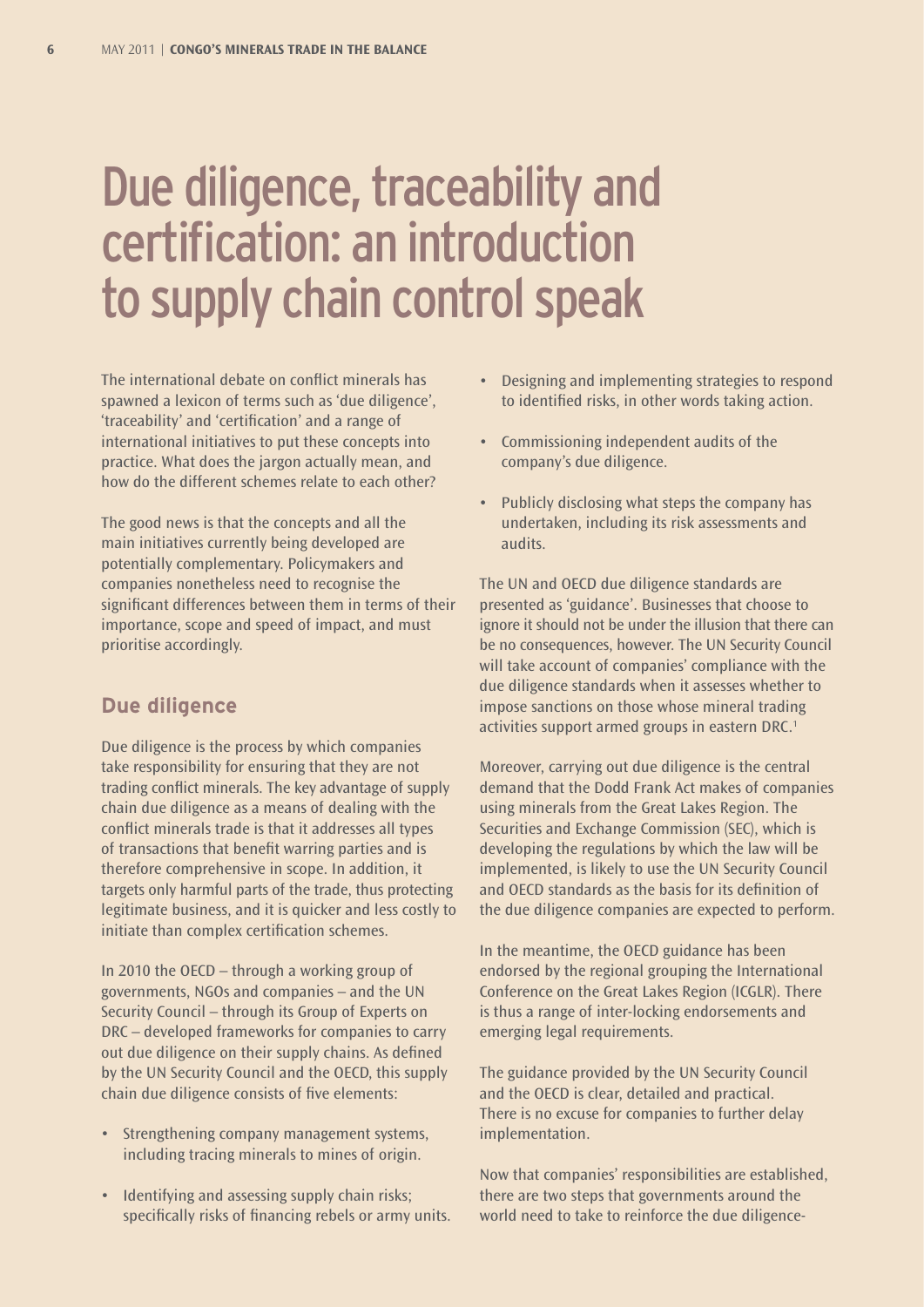based approach. One is to follow the direction taken in the United States and incorporate the UN/OECD standards into legislation to make them legally binding. This is something which the EU in particular – as a major consumer of the minerals concerned – needs to start work on as a matter of urgency.

The other step, which also needs to be taken very quickly, is the creation of a robust system of independent monitoring and reporting on companies' implementation of the UN/OECD standards. This monitoring body would need to be established under the auspices of an intergovernmental body such as the OECD, UN or ICGLR. A proposal for what this should look like is included in the annex on page 24.

#### **Traceability**

Tracing of minerals to mine of origin is an important part of supply chain due diligence, but represents only one element of the international standards companies need to meet. Tracking minerals to source helps buyers avoid mines that are openly controlled by armed groups or the military. However it does not detect either extortion of minerals along transportation routes or the use by armed elements of civilian intermediaries to carry out illegal business activities on their behalf. These are both crucial sources of financing for the warring parties in the Kivus and can only be identified through rigorous on the ground assessments. Consequently, company supply chain control schemes based solely on traceability will not meet the due diligence standards set out by the UN and OECD.

Commenting on the industry-led iTSCi minerals tagging scheme, the November 2010 UN Group of Experts report notes that "Tagging contributes to traceability but does not address conditions at the site where tagged material comes from and along the transport routes it passes from the site down the supply chain. It gives no indication, in itself, about which armed groups and/or FARDC [national army troops] may or may not be illegally benefiting. For this reason, while the tagging process can contribute to due diligence, it will need to be supplemented by on-the-ground assessments."2

#### **Certification**

A system of certifying minerals sourced from the eastern DRC and the surrounding region is being developed under the auspices of the International Conference on the Great Lakes Region (ICGLR). The intention is to establish a regional control system whereby consignments of minerals that are 'conflict free' and mined and traded in a manner that meets certain social, environmental and legal standards, are certified as compliant.

Whereas the due diligence standards established by the UN and OECD place responsibility for excluding conflict minerals from supply chains on the companies concerned, implementation of the certification scheme will be led primarily by ICGLR member governments. This should result in a control system built on a strong institutional framework. The need to build up institutions in a region where state capacity is weak also means that the certification regime will take much longer to institute than supply chain due diligence, however. Whereas companies can start implementing the UN and OECD guidance now, it could be some years before the ICGLR certification system is fully operational.

While due diligence and certification thus apportion responsibilities differently and operate on different time frames, they can nonetheless complement one another. The ICGLR certification scheme, for example, specifically requires companies to conduct due diligence on their supply chains, in line with OECD standards. Indeed, this requirement is crucial to ensuring that the scheme addresses conflict financing in a holistic way and transcends the limitations of a pure traceability programme highlighted above. At the same time, the establishment of an effective certification scheme will help companies fulfil some of their due diligence responsibilities, for instance when it comes to demonstrating control of their supply chain and third party auditing.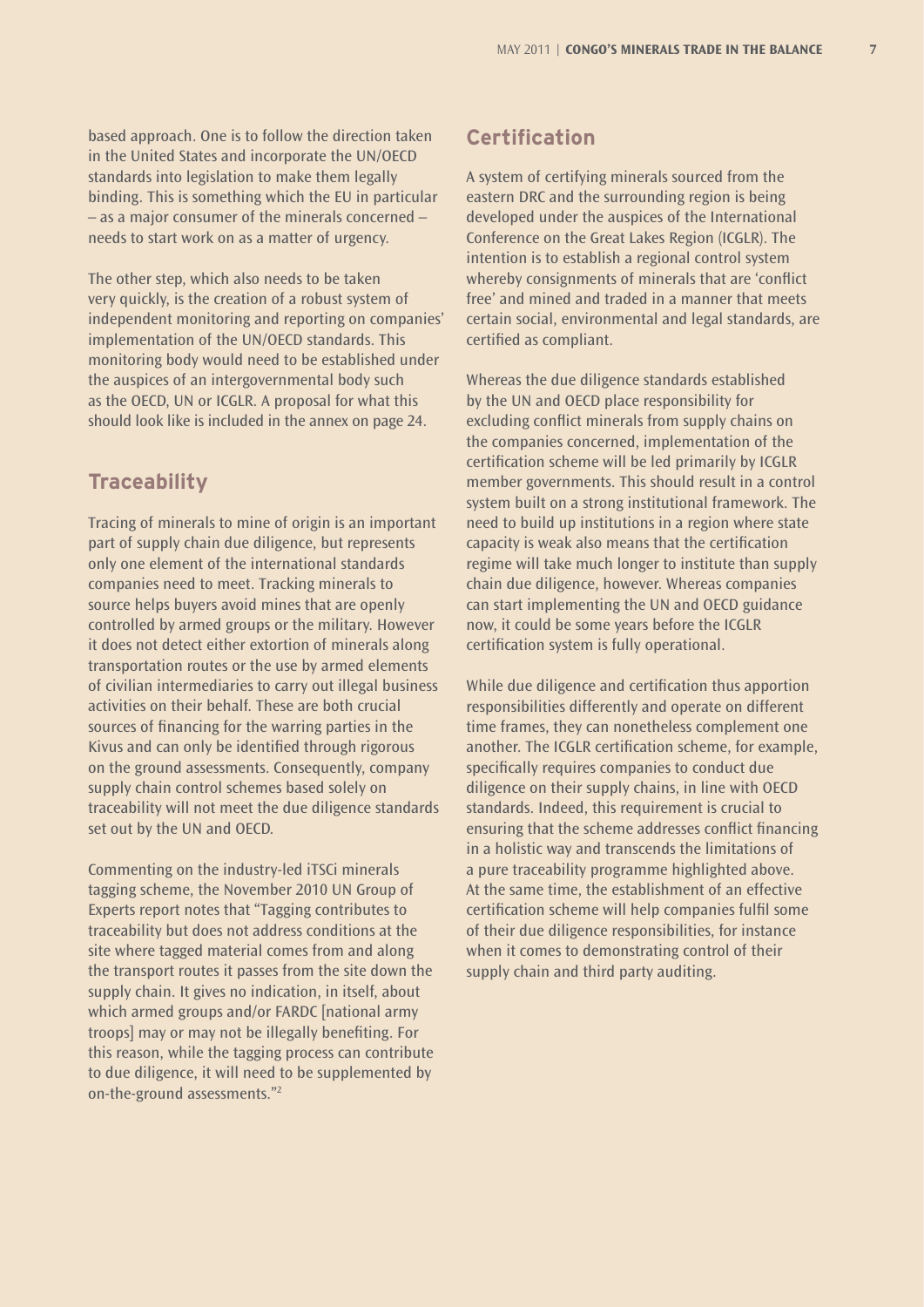### Opportunities for demilitarisation

#### **Unclenching the army's grip on the Bisie mine**

The cassiterite (tin ore) mine of Bisie, located in North Kivu's Walikale territory, has been under the control of various factions of the Congolese national army (FARDC) for over five years.<sup>3</sup> Bisie is hugely significant because it accounts for 70% of the cassiterite produced in the province of North Kivu. FARDC troops, most recently former *Congrès national pour la defense du peuple* (CNDP) rebel forces, have made millions of dollars per year through illegal mining and extortion of the trade from that mining area alone. These revenues have been collected at the expense of diggers and mining communities, not to mention the Congolese state. They provide a major incentive for elements of the army to foment conditions of violence and instability as a pretext for their continued presence in mining areas.

The dynamic in Bisie may be shifting, however. Global Witness researchers visited the nearby trading towns of Njingala and Mubi in early April 2011 and gathered numerous credible reports that FARDC units had vacated the Bisie mining area and that illegal taxation barriers usually manned by the military had been taken down.4 This move appears to be part of a province-wide restructuring of the army, where troops have been withdrawn from operational zones in order to undergo training before being redeployed in new regiments.5 A small number of mining police have now been stationed at Bisie.<sup>6</sup>

This change presents a real opportunity. It is the first time since 2006 that Bisie has not been occupied by FARDC forces illegally mining and extorting the trade. If a major mining area like Bisie and the trade routes running out of it could be permanently demilitarised, this would open the way for companies to purchase



Senior officers in the Congolese army (FARDC) make millions of dollars per year by controlling mine sites and extorting from the minerals trade. These illegal activities are accompanied by serious abuses by FARDC troops against the local population.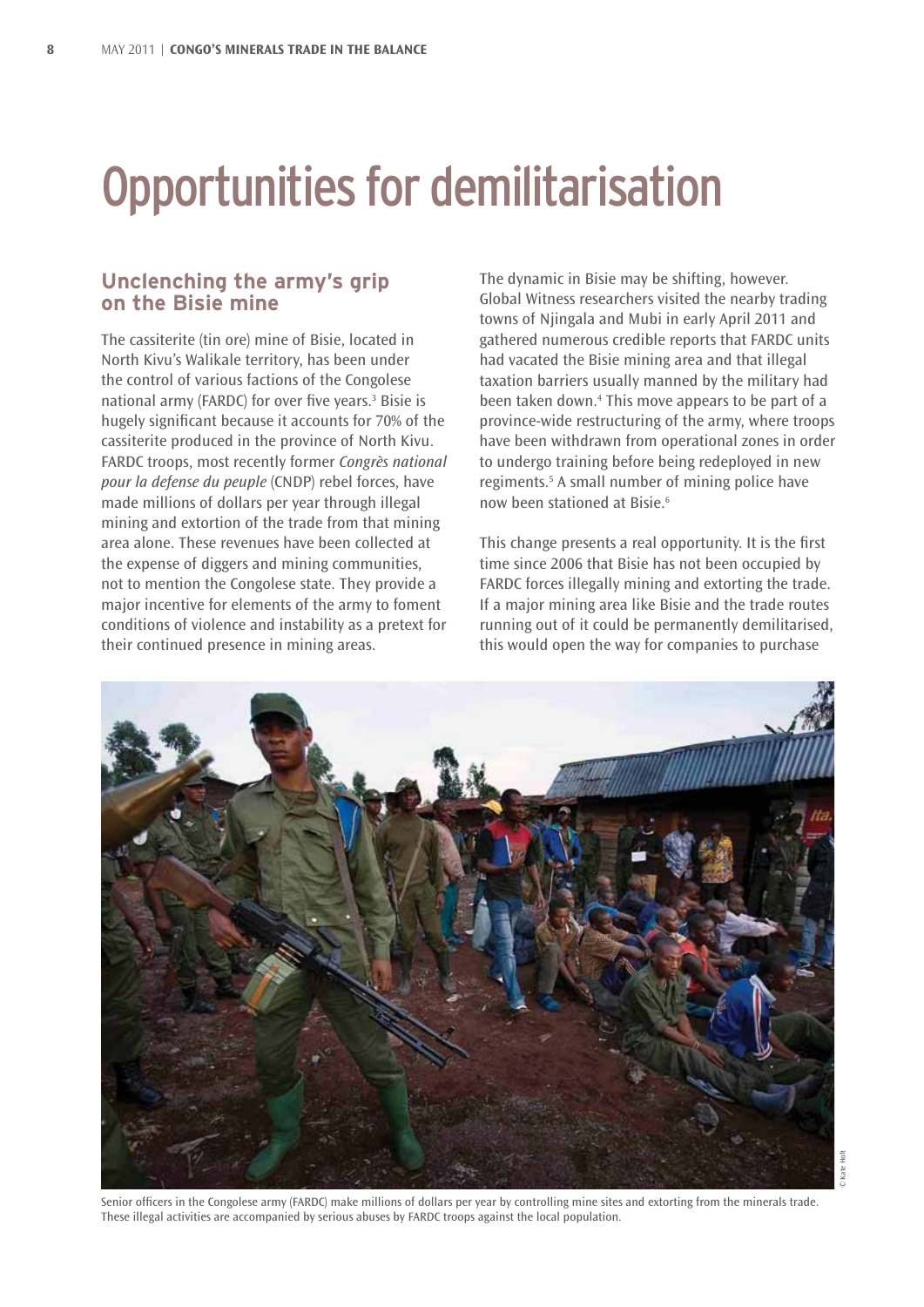#### **Why is it a problem for the Congolese army to be involved in the minerals trade?**

- Military involvement in mining activities is illegal according to Congolese law.<sup>7</sup>
- In North and South Kivu provinces, members of the FARDC *(Forces armées de la République démocratique du Congo*, Congolese national army) make millions of dollars per year through control of mine sites and extortion along mineral transportation routes. In carrying out these illegal activities, FARDC elements commit serious abuses against the local population including murder, rape, assault, use of forced labour and extortion.
- The financial incentive to maintain control over mines and trade routes has meant that FARDC units remain deployed in areas they do not need to be in, contributing to the overmilitarisation of certain parts of the Kivus.
- In some areas the FARDC have prioritised pursuing economic interests over protection of civilians and have colluded with abusive armed groups. A UN team investigating the mass rape of over 300 civilians by the FDLR *(Forces démocratiques pour la libération du*

*Rwanda)* and other militia in Luvungi, Walikale territory, over four days in August 2010 pointed to 'hidden links' between the military and local armed groups – and FARDC interests in mining – as one of the reasons the population was left unprotected.<sup>8</sup>

- The involvement of men with guns in the mines creates instability and insecurity and discourages responsible foreign investment in the sector.
- Extortion of the minerals trade provides significant income to members of the military, including former rebels who have not fully integrated into the national army and maintain their own command structure and political allegiances. The UN Group of Experts found last year that the *Congrès national pour la défense du peuple (*CNDP) controls its own arms cache, highlighting the risk that they could return to war.9 There is little doubt that if the group did now go back into insurgency, it would be endowed with a very substantial war chest courtesy of the profits it has generated from the minerals trade.

minerals in a way that conforms with international due diligence standards developed by the United Nations (UN) Security Council and the Organisation for Economic Co-operation and Development (OECD) and endorsed by the regional intergovernmental body the International Conference on the Great Lakes Region (ICGLR).<sup>10</sup>

Establishing conflict free production of cassiterite from Bisie would bring a number of major benefits:

- Protection of the livelihoods of artisanal miners, porters, traders and others whose income is derived from mining in Bisie.
- • Cutting off a significant source of funding to criminal networks within the FARDC, which is a primary objective both of DRC President Joseph Kabila and the UN Security Council.
- Securing a very important source of revenue for the DRC central and provincial authorities – mining accounts for around 35% of provincial revenues in North Kivu.11
- Demonstration of the potential for conflict free production of minerals from eastern DRC. Showing that it is possible for companies to meet international due diligence standards while sourcing from Bisie would give a massive boost to efforts to apply these standards to mining areas elsewhere in the Kivus.

Taking the gun out of the mining sector in eastern Congo will be an incremental process; it will not be possible to bring all mineral producing and trading areas up to international standards simultaneously. National and international policymakers and companies need to focus on establishing conflict-free trade from key mine sites and trade routes, thereby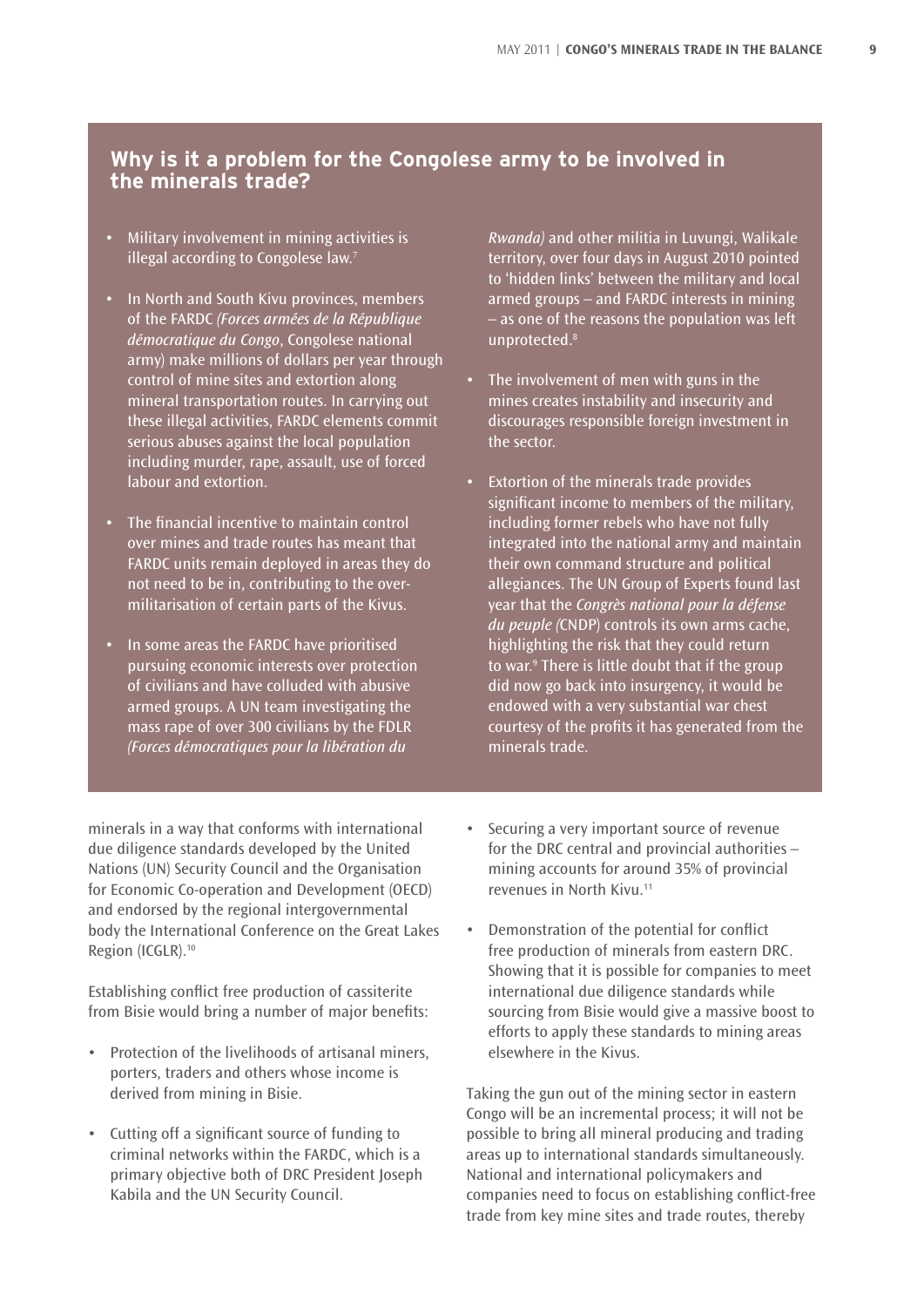changing the dynamic of the trade and generating pressure for areas which remain under the control of armed groups to be demilitarised. Bisie, as the region's most significant mine site, is the best place to start this process.

The window of opportunity must be used quickly, however. The urgency is underscored by the brief incursion into Bisie on 26 April 2011 by members of the Mai Mai Cheka, an armed group involved in a series of mass rapes in Walikale in July and August 2010.12 If Bisie is not swiftly claimed by the civilian authorities, the private sector and United Nations peacekeepers as an island of 'clean' mineral production, there will be more incursions by armed groups. These, in turn, will provide FARDC commanders with an excuse to reoccupy the mine. Given that, in the words of the UN Group of Experts, "Mai Mai Cheka is a creation of a criminal network within FARDC", it is possible that the group's recent raid on Bisie was executed with precisely this purpose in mind.13

A number of steps therefore need to be taken now in order to make the most of the opening in Bisie:

- The Congolese government needs to deploy additional trained mining police to Bisie.14 It should monitor closely their performance and discipline any members found to be illegally involved in or extorting from the trade.
- The government and FARDC's senior command should ensure that the redeployment of troops to military posts in Walikale territory, where Bisie is located, does not result in a return of the military to mining areas and a resumption of illegal and



Bags of cassiterite from Bisie being weighed by the government SAESSCAM agency near Njingala. The demilitarisation of Bisie could open the way for companies to buy conflict free minerals from one of eastern Congo's biggest mines.

abusive behaviour. Bringing to justice those members of the FARDC who have been involved in such activities will discourage future abuses.

- **MONUSCO (United Nations Organisation** Stabilisation Mission in the Democratic Republic of Congo) peacekeepers should help to secure Bisie and other mining areas and deter interference by armed groups in the mineral sector, as previously mandated by the Security Council. (See box on page 12 for more details.)
- The governments of DRC and adjacent transit countries, notably Rwanda, must compel local mining and trading companies to conduct due diligence on their supply chains.
- International companies should support the trade in clean minerals from eastern Congo by being ready to buy materials sourced from demilitarised areas in line with international due diligence standards.
- The UN Group of Experts and MONUSCO's Joint Mission Analysis Cell (JMAC) should monitor the implementation of the due diligence guidance by local and international companies sourcing minerals from Bisie.

Ensuring that companies involved in this trade conduct due diligence on their mineral supply chains is vital to making the most of opportunities like the one that has arisen at Bisie. Due diligence – as defined by the UN Security Council, OECD and ICGLR – involves companies identifying the origin of the minerals they buy, ascertaining the conditions of mining, trade and transportation through on the ground assessments, and excluding from their supply chains any materials that are benefiting warring parties. Companies must also have their due diligence measures independently audited and report publicly on what they have done.15

A due diligence-based approach is not about imposing an embargo; it is about helping to create a mining sector that brings benefit to local communities in eastern DRC by ensuring that the minerals trade does not perpetuate armed violence and serious human rights abuses. Due diligence is particularly suitable in this context precisely because it is flexible, can be put in place quickly, does not depend on state capacity and targets only the harmful parts of the trade without punishing legitimate mining and trading activities.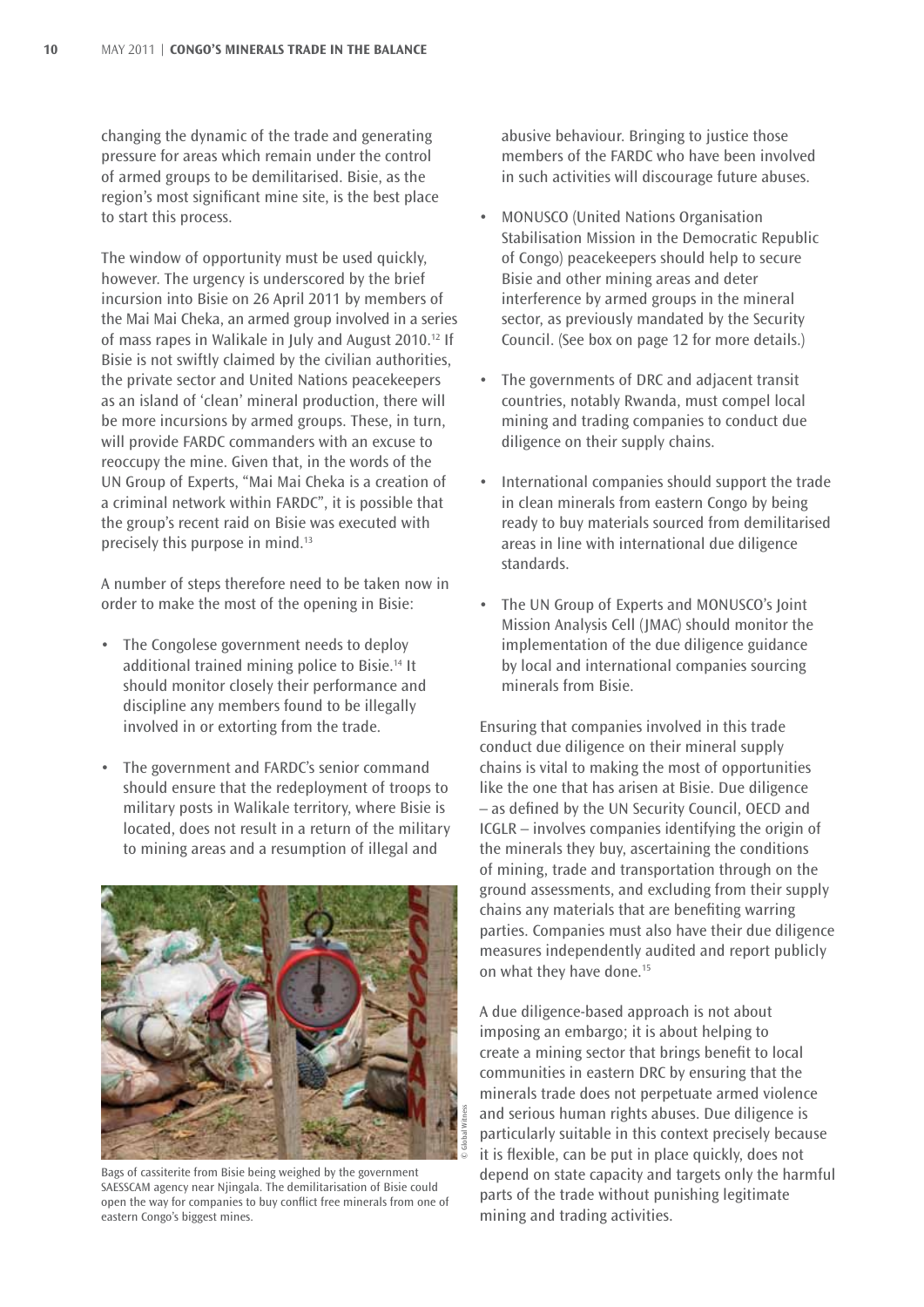It is now nearly six months since the UN and OECD published detailed guidance on how companies should undertake due diligence on their supply chains. So far no companies are fully compliant with the standards, however. The governments of DRC, Rwanda and other countries in Asia and Europe where Congolese minerals are traded and processed, should address this problem by making implementation compulsory for businesses operating in their jurisdictions. For its part, the UN Security Council, needs to actively promote the due diligence standards and call to account any member states that fail to report on their application.

The process of incorporating international due diligence standards into national laws will begin in the US later this year, when the Securities and Exchange Commission (SEC) announces regulations to accompany the July 2010 Dodd Frank conflict minerals legislation. These regulations, which will be published at some point between August and December, will specify what due diligence companies covered by the law are required to carry out. The SEC has already indicated that it will use the OECD guidance as a principal point of reference, suggesting that a significant number of international companies – and by extension their suppliers – will very soon be legally required to meet these standards. Some of the implications of the Dodd Frank Act are explored in more detail on page 17.

#### **New initiatives by the Congolese government**

The changes on the ground in Walikale reflect a wider shift in government policy that may signal a growing appetite in Kinshasa to tackle the conflict minerals problem in a more meaningful way. Between 25 February and 1 March 2011, President Kabila held a series of consultation meetings with mining sector stakeholders and a range of government ministries, including Foreign Affairs, Justice, Interior, Defence, Transport and Mines. The objective of these sessions was to secure the commitment of key players to implement a set of reforms of the minerals trade, ahead of the lifting of a six-month ban on mining in the east of the country on 10 March 2011.16

The new measures include requirements for all artisanal miners to register and form cooperatives, for *comptoirs* (trading houses) to add value to minerals prior to export through basic sorting and processing, and restrictions on the transport of minerals between provinces. The government has



UN peacekeepers have a key role to play in curtailing the trade in conflict minerals. The government of North Kivu Province has requested that MONUSCO troops deploy to Bisie to help ensure that the newly demilitarised mining area is maintained under civilian control.

also published mandatory procedures for mineral traceability, setting out specific responsibilities for all actors in order to ensure traceability from the mine to the point of export. The expectation is that these procedures will be implemented in conjunction with iTSCi, the ITRI (International Tin Research Institute) Tin Supply Chain Initiative, a project spearheaded by the international tin industry.17 Traceability of minerals cannot on its own address the problem of armed groups deriving financing from the minerals trade. The government's attention to this issue is nevertheless an encouraging sign.

Commissions bringing together representatives of the provincial governments, FARDC, mining police, the private sector and UN organisations have been established in North and South Kivu to monitor implementation of the mineral traceability initiative and the wider reforms. According to North Kivu's finance minister, who is currently the acting provincial minister of mines and head of one of the commissions, this has already produced results. He told Global Witness that the group helped to facilitate discussions between the FARDC and mining police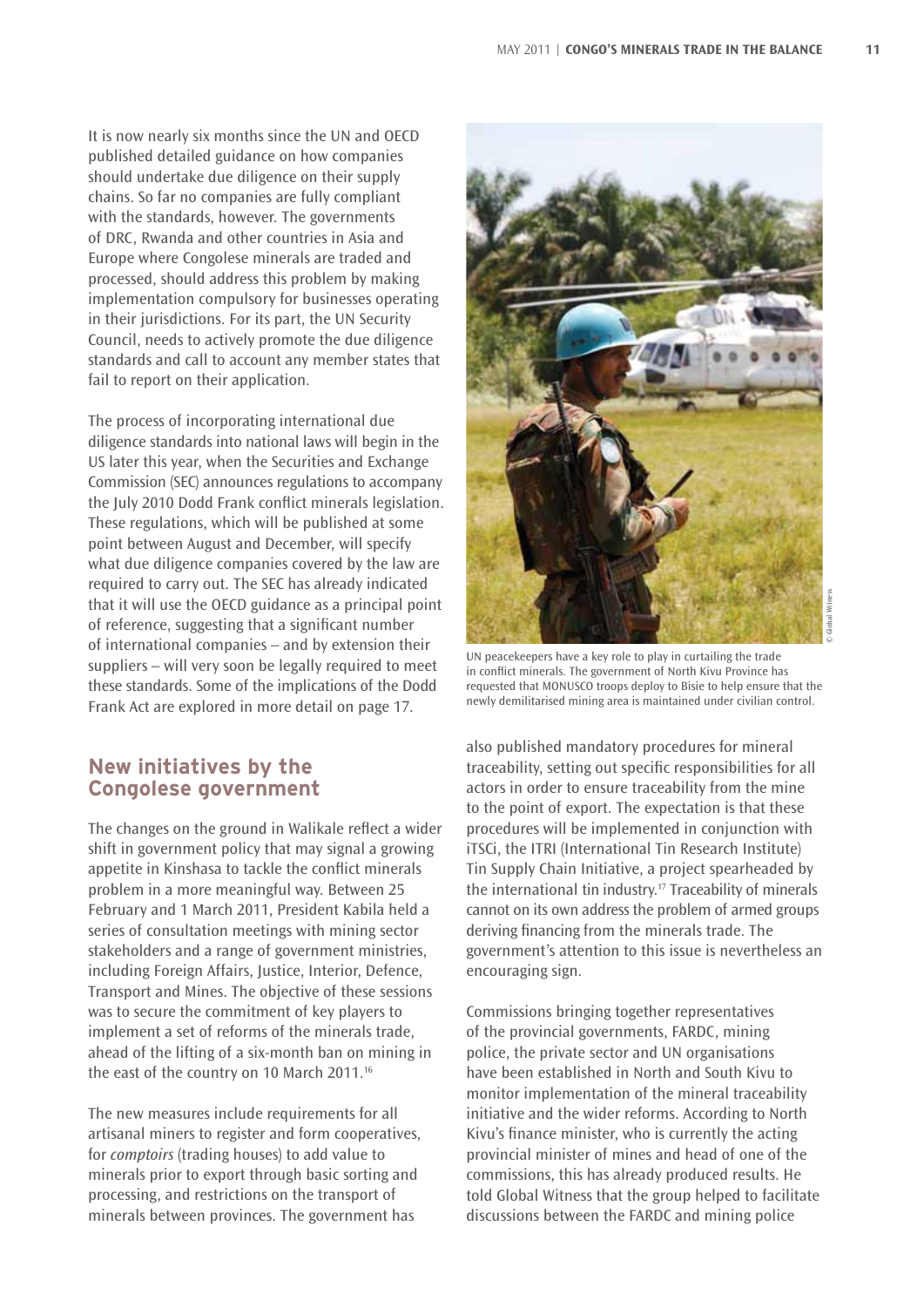#### **Mine sweepers: how MONUSCO peacekeepers must help take the gun out of the minerals trade**

The loosening of the military's grip on a key mining area like Bisie has opened the space for a trade in conflict free minerals that meets international standards. This space could quickly be filled by a new cast of armed actors, however, and the opportunity lost for months or years to come.

The MONUSCO peacekeeping operation has a crucial role to play in ensuring newly demilitarised mining and trading areas are maintained under legitimate civilian control. There are two ways in particular that the peacekeepers can do this:

- Providing a physical presence  $-$  in the form of military personnel in mining sites, along key transportation routes and at the newly established *centres de négoce* (UN-backed mineral trading centres) – to deter any renewed attempt by FARDC or rebels to control or otherwise profit illicitly from the minerals trade. In the case of more remote locations like Bisie, where establishment of a permanent base might prove logistically challenging, MONUSCO should consider regular patrols and short stays at the site.18
- Reinforcing the monitoring and inspection work led by MONUSCO's Joint Mission Analysis Cell at trading and transport hubs such as the *centres de négoce* and airstrips. These informationgathering activities should be expanded to encompass law enforcement operations in conjunction with the UN and Congolese police.

Neither of these sets of activities requires major revisions of the MONUSCO mandate. The UN Security Council has previously tasked the peacekeeping operation in DRC with

"Helping the Government of the Democratic Republic of the Congo to restore its authority in… areas freed from armed groups and key mining areas; [and] carrying out enhanced efforts to prevent the provision of support to armed groups, including support derived from illicit economic activities and illicit trade in natural resources."<sup>19</sup>

The Council has also directed peacekeepers to "use [their] monitoring and inspection capacities to curtail the provision of support to illegal armed groups derived from illicit trade in natural resources."20

Moreover, breaking the links between the minerals trade and armed violence is a strategically critical element of the wider efforts to protect Congolese civilians, which is MONUSCO's primary responsibility.

The provincial government in North Kivu has requested the peacekeepers' deployment in Bisie, but there continue to be disagreements within MONUSCO in this regard.<sup>21</sup> Global Witness has seen an internal MONUSCO document relating to this request, stating that deployment at key mineral trading centres is the force's  $10<sup>th</sup>$  priority.<sup>22</sup>

The challenges MONUSCO faces are widely recognised and there are real limits on its capacity. However, at this crucial juncture in efforts to control the minerals trade in eastern DRC, it is essential that it takes a much more assertive and proactive interpretation of its mandate.

For its part, the UN Security Council should reinforce those aspects of MONUSCO's mandate relating to the minerals trade when it adopts a new resolution on peacekeeping in DRC in June this year, placing a particular emphasis on the two sets of activities proposed above.



The UN-backed *centre de négoce* (trading centre) in Isanga, near Bisie. The newly-built mineral trading centres – and the routes leading to them – must be monitored and protected to prevent extortion by armed groups, otherwise they risk becoming laundering centres for conflict minerals.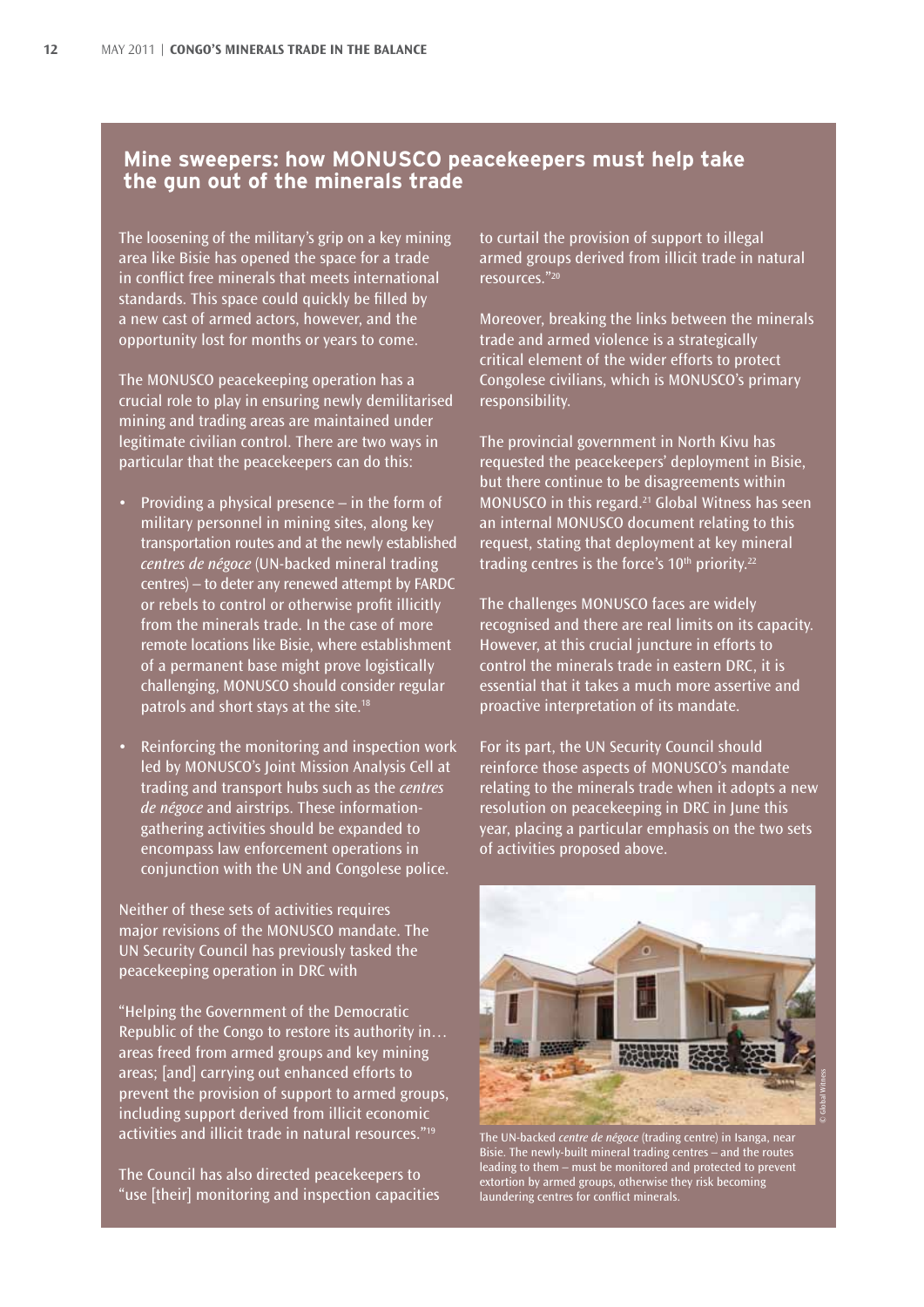

The DRC government's recent moves to clean up the minerals trade are encouraging, but lasting change will require a sustained personal commitment from President Joseph Kabila.

around plans to withdraw the military from key mining sites such as Bisie and deploy the police.<sup>23</sup>

According to the commission's vice-president, North Kivu Private Sector Federation President John Kanyoni, the commission planned to send monitoring teams into mining areas to verify whether *négociants* (middlemen) are making payments to the military or purchasing from mines under armed control.24 This would be an important step forward and one which could usefully dovetail with due diligence verification measures carried out by companies themselves. Any findings from such monitoring, whether undertaken by the private sector or the government, will need to be made public, in line with UN and OECD standards.

These initiatives by national and provincial levels of government are encouraging and need to be reinforced, notably by increasing the participation of Congolese civil society. The unanswered question is whether the plans and the rhetoric will translate into lasting results, however. Given the extent of the vested interests senior military and political figures have in the minerals sector it is difficult to see how change can be delivered without sustained backing from the highest level. President Kabila, in particular, needs to throw his weight publicly behind the reform efforts

and lay out a coherent strategy for the permanent removal of the FARDC from the minerals trade.

The Congolese authorities also need to ensure that planned new measures do not have unintended consequences. The UN-backed *centres de négoce* (trading centres), for example, must be carefully managed as they come on-stream to prevent them from becoming laundering sites for conflict minerals. These trading hubs are intended to facilitate and centralise trade and reduce insecurity in the mining sector. In order to fulfil that objective, the Congolese authorities and MONUSCO will need to secure and closely monitor not only the trading centres themselves, but also the mines and transportation routes that supply them. If this does not happen, there is a serious risk that tagged minerals from 'clean' mine sites will be illegally taxed by armed groups or soldiers as they are transported from mine to trading hub and then labelled by the *centre de négoce* as being 'conflict free'. Companies that purchase minerals from the trading centres must play their part by conducting due diligence on the materials in line with international standards.

In April 2011 Global Witness visited two *centres de négoce* that had just been constructed and were awaiting inauguration. Numerous mining sector officials and traders voiced concerns to Global Witness about the location of the centres and the fact that only a handful of such sites must service a vast territory, rendering access to them impractical for some.25 For example, traders from Nyabibwe in South Kivu explained that they will need to transport goods 75km in the wrong direction to the centre in Numbi (near the border with North Kivu), and then travel back to Bukavu to export them. Crossing the provincial border and heading to Goma in North Kivu to export the goods is not permitted under the new regulations, which aim to keep revenues from the minerals trade in the province of origin.26 The *centre de négoce* initiative has obvious potential, but poses risks too. The incentive to defraud the system will be considerable if additional official trading centres are not provided quickly, and conflict-free trade routes opened up and protected.

#### **The continued impunity of the military mafia**

The opportunities for demilitarising the minerals sector in the Kivus and regulating the trade effectively are significant but they are also highly localised.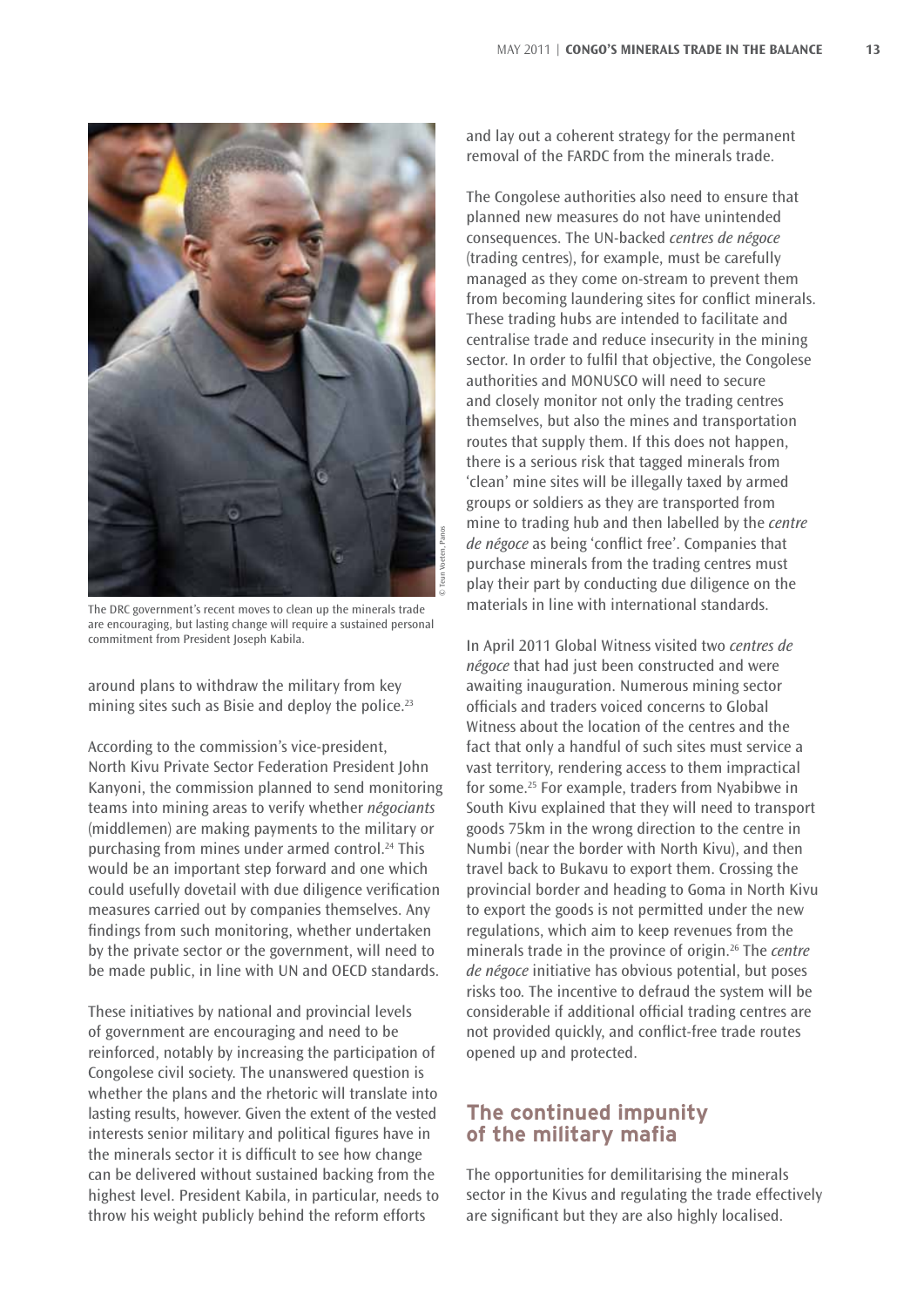

The entrance to the Kalimbi mine in Nyabibwe. FARDC troops are heavily involved in mining activities in the nearby Hauts-Plateaux area.

Much of the minerals trade in North and South Kivu remains in the grip of military or rebel groups and demilitarisation will need to be pursued more systemically if progress is to be sustained.

Global Witness researchers visited Nyabibwe town and Kalimbi mine in Kalehe territory in late April 2011 and obtained numerous accounts of FARDC involvement in mining activities in the nearby Hauts-Plateaux.<sup>27</sup> Some of the conflict minerals mined in this area reach export markets via Nyabibwe, where the iTSCi scheme was piloted last year, and it is likely that these flows of tainted materials will soon be routed towards the *centre de négoce* at Numbi.28

Several well-informed individuals whom Global Witness interviewed in April 2011 highlighted the risk of FARDC officers pursuing their illegal activities through civilian proxies, even after they have withdrawn from mining areas. For example, civil society representatives who conducted research in Numbi in mid-March 2011 reported that military personnel involved in mining are increasingly wearing civilian clothes rather than uniforms and only identifiable by the weapons they are carrying.<sup>29</sup> The Congolese government, and in particular the armed forces, need to demonstrate to international mineral buyers and the public at large that the changes observed in places like Bisie are more than

cosmetic. They will need to ensure, through political, military and judicial means, that it is not just a shift from open military control to a less visible system of state looting.

This is all the more important given the failure, so far, of the Congolese authorities to tackle the impunity enjoyed by army officers involved in the minerals trade. Global Witness was told by sources in the police and military that any conflicts related to minerals are settled "internally" within FARDC ranks, rather than by the military justice system, particularly problems involving former CNDP elements.30 Mining police representatives in two different territories in North Kivu said that complaints submitted to their superiors about military involvement in mining activities were either ignored or resulted in them being threatened by the very people they had reported on.<sup>31</sup> A senior FARDC officer told Global Witness that decisions had been made at the highest levels of government not to pursue military commanders guilty of offences in the mining sector.<sup>32</sup>

Two break-outs from Goma's military prison in late 2010 provide a stark illustration of just how powerless the military justice system is – or chooses to be – against FARDC members, especially former CNDP troops. In both cases FARDC soldiers reportedly attacked the prison to spring their commanders, one of whom had been incarcerated for illegal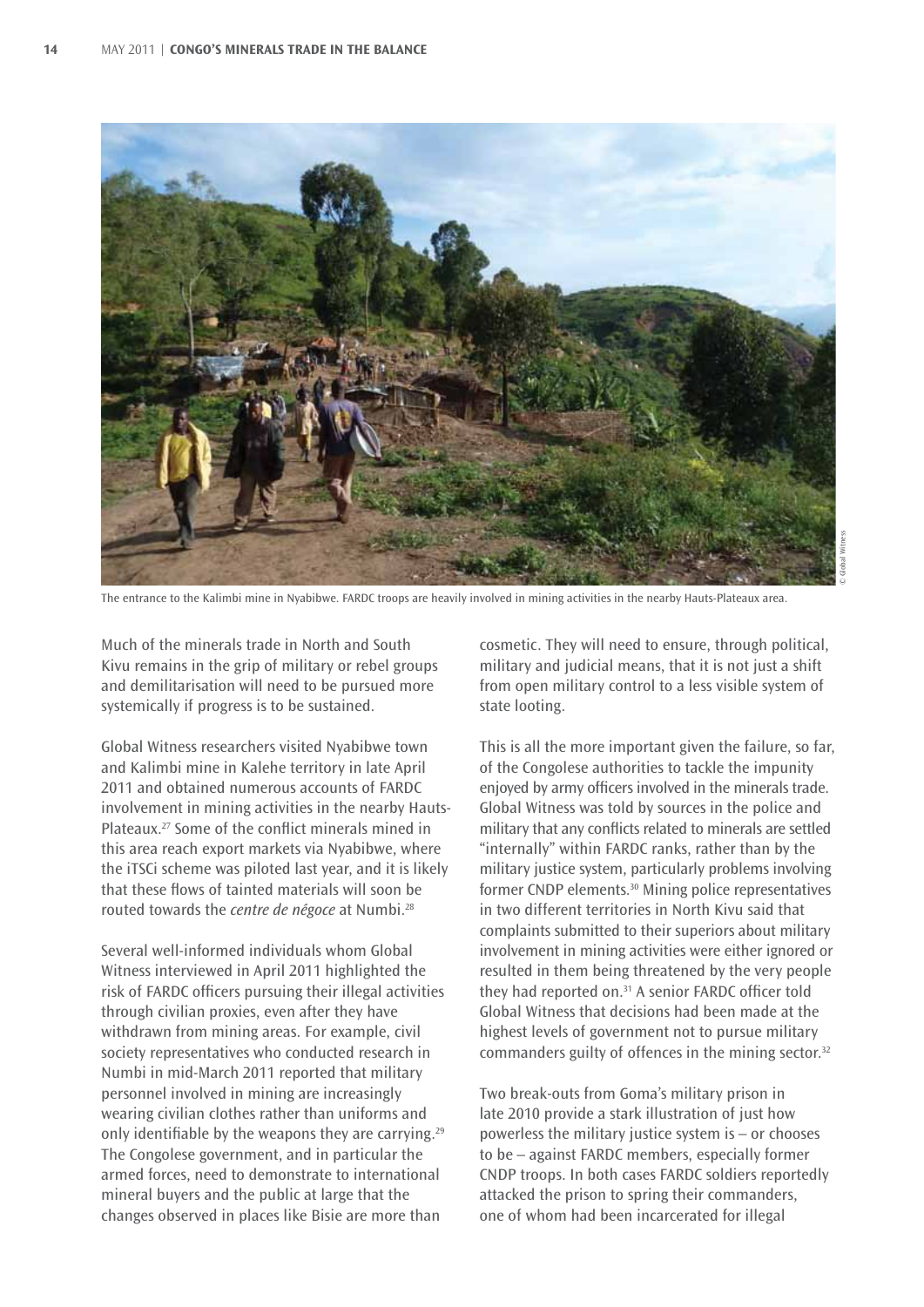involvement in mining activities.<sup>33</sup> The senior FARDC officer who recounted these incidents to Global Witness said that the army's military justice bureau is now reluctant to detain former CNDP elements at the prison in Goma for fear of further attacks.34

The invulnerability of former CNDP commander General Bosco Ntaganda, wanted by the International Criminal Court for alleged war crimes, is one of the most extreme examples of the impunity afforded ex-CNDP elements. Bosco hit the international media headlines in February 2011 when he was implicated in an attempt to smuggle hundreds of kilograms of gold through Goma airport. 35 It seems unlikely that this is his only connection with the minerals sector. A well-connected government official showed Global Witness a series of detailed records, based on first hand observations by his staff, of cassiterite smuggling operations through one of Bosco's Goma properties located on the Rwandan border. The official claimed that this smuggling involved the movement of 10-13 tonnes of tin ore at a time and was carried out with the involvement of well-known *comptoirs* on both the Congolese and Rwandan sides of the border. He expressed frustration at the fact that his reports of these incidents had received no response from his superiors.36 Global Witness has not

yet been able to corroborate this official's reports or obtain comment from Bosco, but believes that the allegations warrant further investigation.

The main consequences of unchecked military engagement in the minerals business are abuses against civilians in and around mining areas and continued instability across the Kivus, as different factions and partially integrated rebel groups enhance their power and their capacity to challenge state control. Some Congolese traders – worried about the taint of military involvement driving away their international buyers – recognise the threat this poses to their interests. As one *comptoir* owner whom Global Witness interviewed in Bukavu observed, with reference to the military, "impunity is the biggest problem".<sup>37</sup>

Small steps have been taken towards increased accountability, for example through the establishment of *chambres foraines* (temporary military courts) in Walikale,<sup>38</sup> but so far no cases relating to military involvement in the mining sector have been brought forward.39 Until the senior commanders who are benefiting the most from the illegal trade are brought to justice, efforts to break patterns of military gangsterism on the ground are likely to founder.



Members of the Congolese national army illegally involved in the minerals trade, in particular the ex-CNDP rebels, do so with complete impunity. Until the Congolese government holds these individuals to account, eradication of the conflict minerals trade will remain an uphill struggle.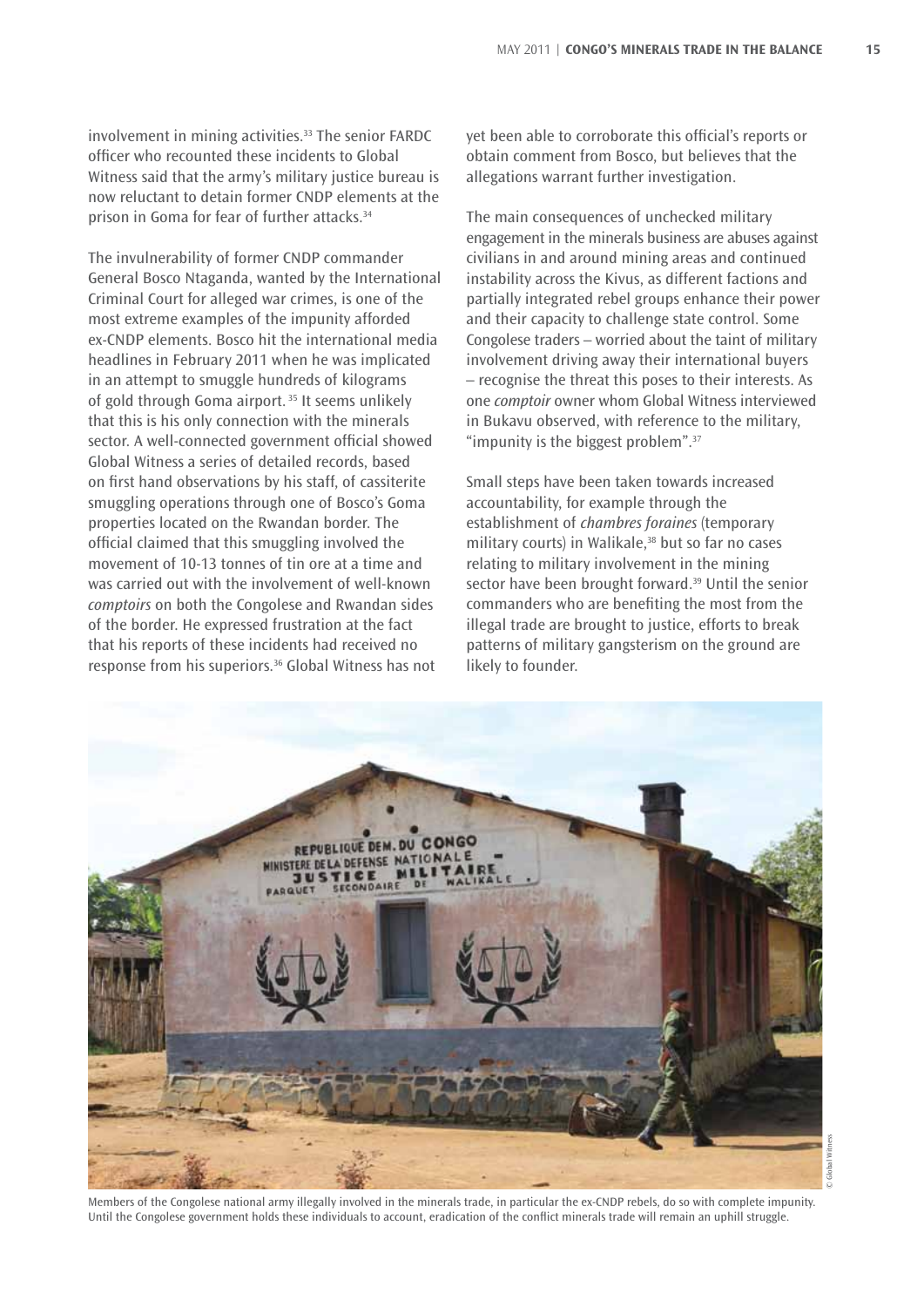### Trade at a crossroads

As eastern Congo emerges from a six month ban on mining and prepares to face the requirements of the US Dodd Frank Act, the short-term prospects for the minerals trade in the region are extremely uncertain.

#### **The Congolese government mining ban: a missed opportunity**

The DRC government's current push for reform in the mining sector is a very positive development. However most individuals connected to the minerals trade whom Global Witness interviewed in Congo in April 2011 perceived the government's September 2010 to March 2011 ban on mining as extremely counterproductive. The ban was introduced by President Kabila as an attempt to deal with what he described – in admirably direct terms – as "mafia-like networks" within the FARDC.<sup>40</sup> While the President's analysis of the problem cannot be faulted, the ban did



A sack of cassiterite at a trader's house in Nyabibwe. The governmentimposed mining ban created hardship for communities that depend on the minerals trade and allowed the army to consolidate its grip on certain mining areas.

not bring about any substantive improvements on the ground, mostly because no action was taken against the military elements it was intended to target.

Indeed, there are indications that, during the period of ban, the FARDC actually consolidated its grip on parts the minerals trade. Congolese civil society researchers reported that in some mining sites in Shabunda civilians who continued to work had to pay 50% of their earnings from minerals to the military, compared to the  $1/6$ <sup>th</sup> they were forced to pay in normal times.<sup>41</sup> In the Mukungwe gold mine in South Kivu, groups of miners told researchers that they had to pay the military \$80 per day during the ban just to access the site. $42$ 

The damage the ban caused, meanwhile, to the livelihoods of those that depend on the mining sector, was substantial. Diggers interviewed by Global Witness in April 2011 described the struggle they faced to find alternative sources of income, and the lack of access to goods that were previously flown into remote locations by the planes sent to carry the minerals out. Meanwhile, the three provinces – North Kivu, South Kivu and Maniema – that were affected by the measures, lost out on a significant amount of tax revenue.43 North Kivu's finance minister told Global Witness that the province's monthly income dropped from \$600,000 to \$400,000 between September 2010 and March 2011.<sup>44</sup>

The biggest missed opportunity was the delay in the development of various initiatives underway to clean up and regulate the minerals trade. A German government-funded mine site certification project, the Certified Trading Chains, was stalled.45 The tin industry's iTSCi bagging and tagging pilot scheme in Nyabibwe was interrupted and funding for the project, part of which came from *comptoirs*, ceased because they were not exporting any goods.<sup>46</sup> Global Witness has previously raised questions regarding the iTSCi scheme's capacity to address the conflict financing problem in the Kivus in a comprehensive manner and has made recommendations on how it could be further developed to meet international due diligence standards.<sup>47</sup> However, the ban reduced the scope to improve the scheme and valuable time has been lost.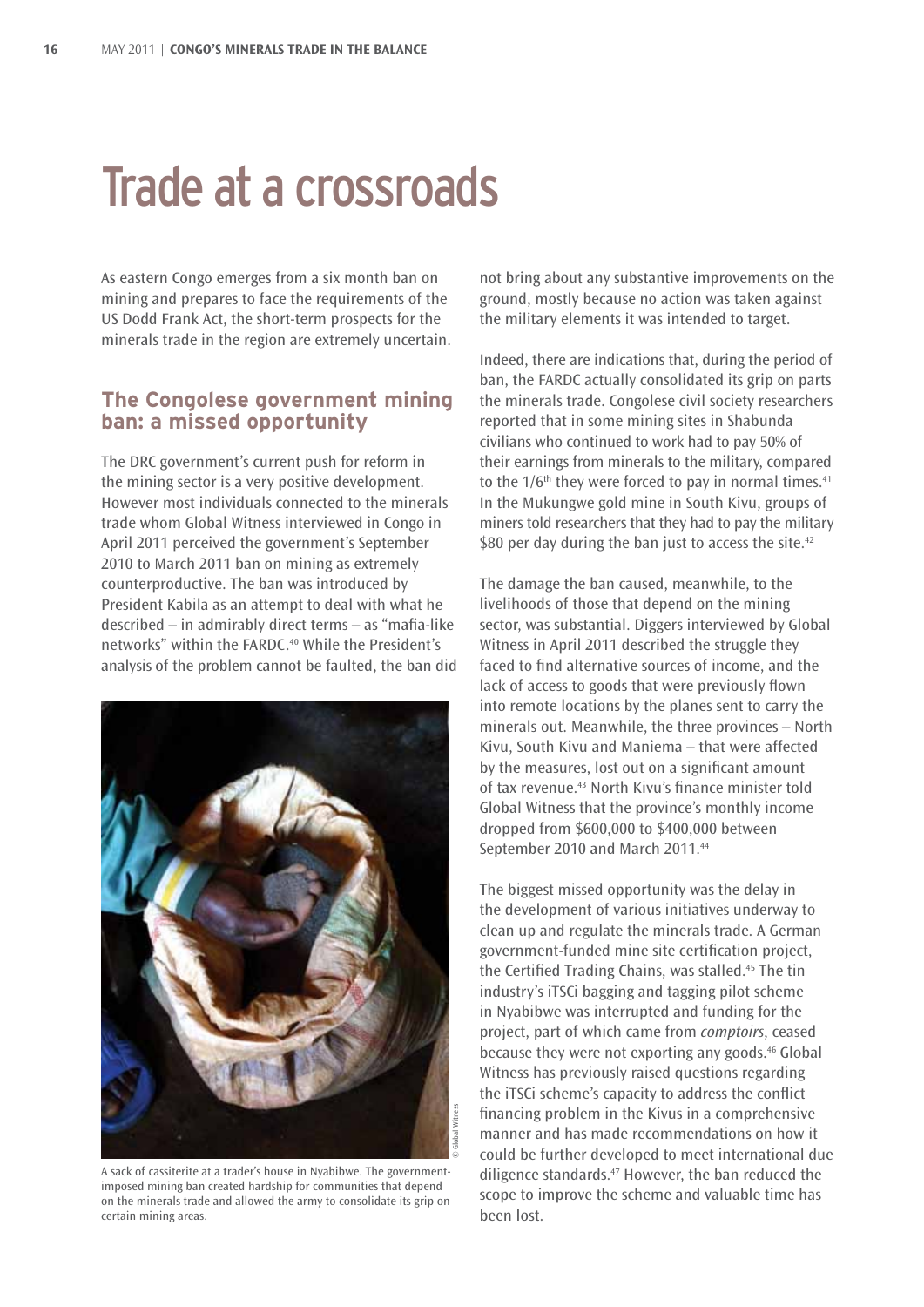#### **The Dodd Frank Act, the electronics industry's response and the wait for the SEC**

The legislation passed by the US Congress last July as part of the Dodd Frank Wall Street Reform Act, requires companies to conduct supply chain due diligence on any minerals sourced from Congo or neighbouring countries, to have their due diligence audited, to report to US government regulators on measures taken and to disclose this information publicly. The law is a major step forward and could, if implemented correctly, lead to an improvement in the humanitarian situation in eastern Congo by raising the cost of trading in conflict minerals and cutting off financing to warring parties.

The potential for positive impact, however, risks being lost if foreign companies buying goods from Congo choose to go beyond the law's requirements and demand standards that legitimate mineral exports cannot currently meet. In anticipation of the law, two leading industry associations, the Electronics Industry Citizenship Coalition (EICC) and the Global e-Sustainability Initiative (GeSI), developed the Conflict Free Smelter (CFS) scheme, which audits the due diligence carried out by mineral processors.48 In September 2010, EICC and GeSI communicated to suppliers the requirements for mineral processing companies wanting to be accredited to the programme. The policy stated that, with effect from 1 April 2011, smelters sourcing from DRC and neighbouring countries and wishing to be 'CFS compliant' would need to show written documentation from a credible certification or tagging scheme stating that the minerals in question were 'conflict free'.49

The Conflict Free Smelter programme is one of the more progressive industry initiatives to emerge from the conflict minerals debate and the policy that EICC and GeSI announced was no doubt wellintended. Moreover, the industry associations could not have anticipated and cannot be blamed for the disruption caused by DRC government's mining ban. At the same time, the demand for a written conflictfree guarantee or certificate goes some way beyond what the Dodd Frank Act requires. In addition, the industry associations were well aware that there is no certification or tagging system in Congo capable of guaranteeing minerals as being conflict free and no prospect of one being established anytime soon. Indeed, the establishment of the necessary regulatory framework and institutional infrastructure envisaged

by the ICGLR, the regional body that is leading certification efforts, could take years.

The unintended consequence of the electronics industry's smelter accreditation approach was a frenzied scramble by traders to export their mineral stocks from the Kivus between the lifting of the mining and export ban on 10 March and the EICC and GeSI's April 1 deadline.<sup>50</sup> The insistence on a written conflict-free guarantee, and the ambiguity this created regarding electronics industry's willingness to buy Congolese minerals, continued to generate profound anxiety in mining areas in the Kivus throughout April 2011. In a series of meetings with Global Witness, diggers, porters, and traders expressed their dismay at how, after withstanding a six month mining ban, they could see no clear path ahead to the resumption of mining and exporting.<sup>51</sup>

On 22 April 2011 EICC and GeSI announced an adjustment to their policy, stating that mineral processors whose sourcing practices comply with the OECD due diligence standards would now be eligible for the Conflict Free Smelter programme and therefore be in a position to sell to electronics manufacturers.52 Global Witness welcomes this shift, in particular the emphasis on the OECD standards and the implicit recognition that the Dodd Frank Act requires due diligence, rather than mineral certification. It remains unclear, however, how willing leading manufacturers will be, to buy from smelters that use Congolese materials in a manner that complies with the OECD standards and therefore the CFS programme.<sup>53</sup>

Companies taking a strong stand on the issue of conflict minerals should be applauded rather than discouraged and the electronics industry is right to be cautious about sourcing minerals from Congo, particularly when upstream suppliers have made little tangible progress towards implementing international due diligence standards. Equally, downstream companies in all sectors need to be mindful of the fact that supply chain due diligence, unlike a commodities sanctions regime, is about ending harmful trade while rewarding business that is legitimate and under civilian control. The recent demilitarisation of Bisie presents the best chance in a decade to export clean minerals from eastern Congo, but it will be hard for anyone to do this if there is no international market for them.

The US regulatory body the Securities and Exchange Commission (SEC) will publish the final rules on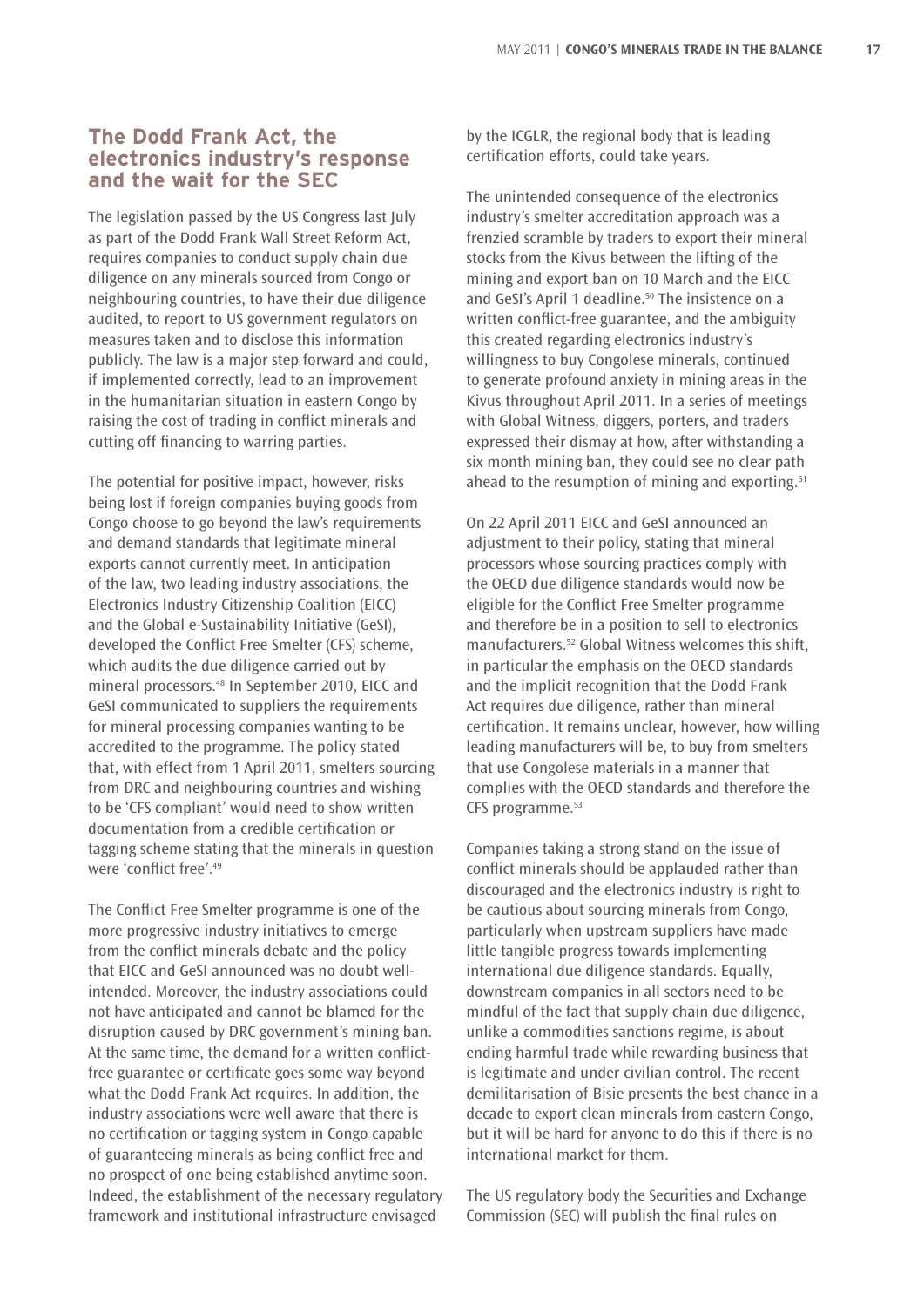

The US Securities and Exchange Commission (SEC) is due to announce what due diligence companies covered by the US conflict minerals law are required to carry out. The SEC should ensure its published rules are in line with the international due diligence standards developed by the UN and the OECD.

conflict minerals accompanying the Dodd Frank Act sometime between August and December this year and will specify what the law means by 'due diligence'. It is crucial that the regulators state unequivocally that the due diligence requirements of the Dodd Frank Act are exactly the same as those set by the UN Security Council and the OECD.<sup>54</sup> To fall short of this would undermine these international initiatives by providing less scrupulous businesses with an excuse not to implement them.

The SEC should issue the rules as soon as possible, preferably before the August to December period it has slated for publication of its final regulations. At a minimum, the commission should make its views on due diligence known before August, for example by stating publicly that the law's due diligence requirements will be aligned with the UN and OECD standards. This would put to rest any claims by companies that they cannot begin to carry out due diligence until the final regulations are published.

While not a substitute for a clear signal from the SEC, the US State Department can help push companies to start implementing rigorous supply chain controls by issuing its own guidance on due diligence and

making it clear that this is one and the same as the standards developed by the UN and OECD. This issuing of guidance to businesses is something that the State Department is directed to do by the Dodd Frank Act. As long as companies are able to plead uncertainty about what their due diligence responsibilities are, the conflict minerals trade, with all its devastating consequences, will continue and the scope for clean mineral exports from eastern DRC will remain minimal.

The question of how to legislate against the trade in conflict minerals has been dominated so far by the passage and elaboration of the Dodd Frank Act. Attention is now shifting, however, to the role of the EU, as the other major western market for goods that contain tin, tantalum, tungsten and gold. EU member governments and the European Commission, which is the body that develops EU-wide legislation, need to start showing some leadership on the conflict minerals issue by finding ways of putting their international commitments, as members of the UN and the OECD, into law.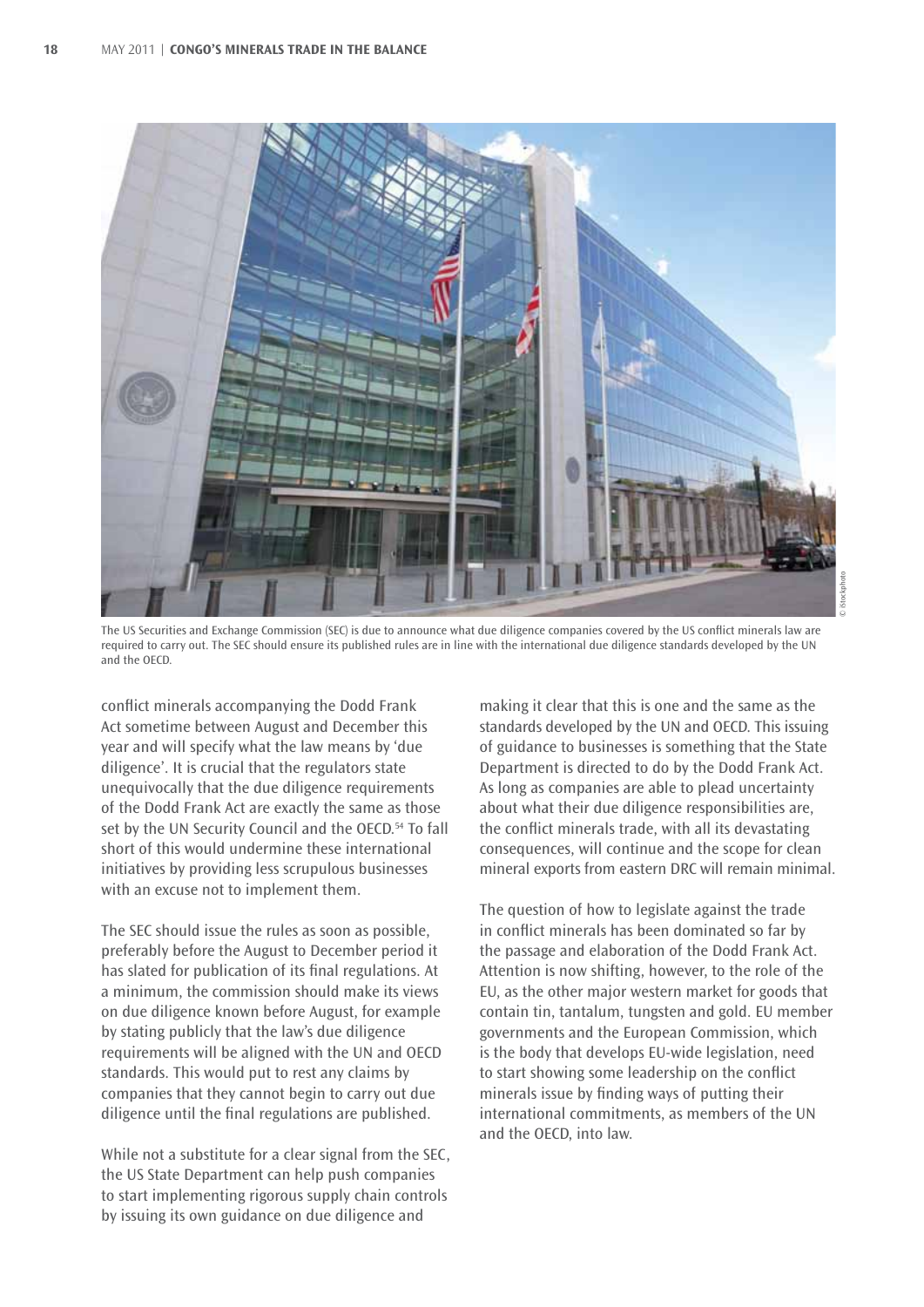### Rwanda: ready to be part of the solution?

Rwanda has long been the main conduit for conflict minerals passing out of eastern DRC and into the global supply chain. The government in Kigali has yet to acknowledge its role and adopt a comprehensive approach to cleaning up its lucrative minerals trading sector, however. In recent months there have been some hopeful signs that this might change. In particular, the Rwandan government has shifted from a position of total denial about problems in its minerals trade to support for traceability programmes, which are one component of supply chain due diligence.

This, on its own, will not be sufficient, however. What the government urgently needs to do is acknowledge that Rwanda has had, and will have, a key role to play in the trade in Congolese minerals and commit to playing this role in a way that benefits rather

than harms its neighbour. At the same time it must translate this commitment into Rwandan law. That means compelling businesses based in Rwanda to implement the UN and OECD standards which Rwanda, as a member of the ICGLR regional grouping, has publicly endorsed.

#### **A mixed bag: Rwanda's mineral control regime**

With the passage of the US Dodd Frank Act, which targets the minerals trade from DRC and neighbouring countries, Rwanda has come under increasing pressure to demonstrate that its mineral supply chain is clean. In response, the government introduced new regulations on 11 March this year that require traceability in all Rwandan mineral production and trade.



A sack of minerals tagged and ready for inspection by Rwandan authorities at a mineral trading office in Kigali. Rwanda's efforts to establish mineral traceability are a welcome development, but tagging alone will not address the problem of conflict minerals. To meet its international commitments, the Rwandan government must go further and insist that local companies carry out comprehensive due diligence on their supply chains.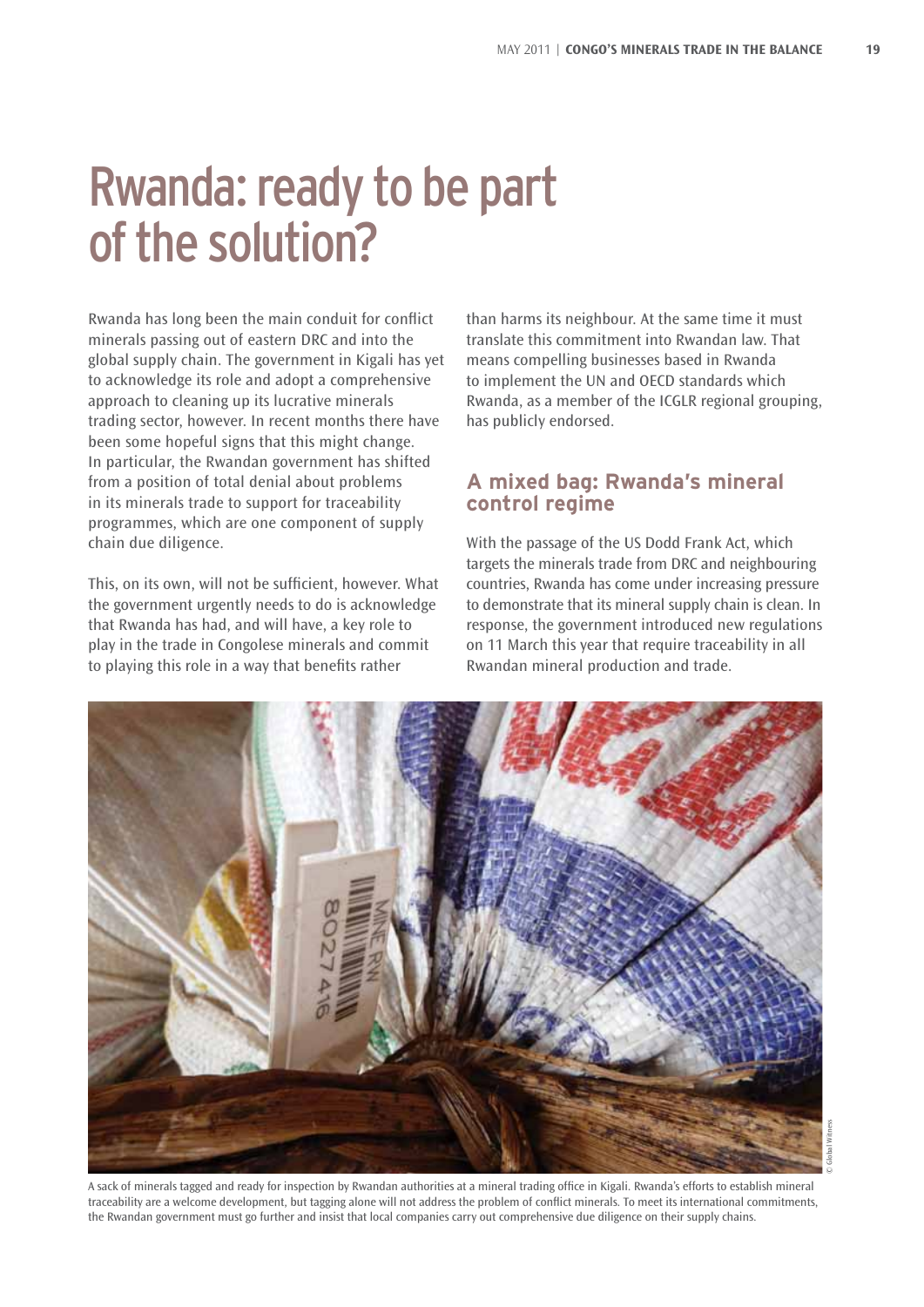

Workers shovel cassiterite and coltan into sacks at a cooperative in Kigali. The Rwandan government has an important part to play in tackling the conflict minerals trade. To do this it needs to be transparent about the exact origin of its mineral exports.

In addition, the instructions call for consignments of minerals entering the country (with the exception of sealed transit goods) to arrive with "required trade documents" and to be "certified and tagged by competent authorities". Minerals transported within Rwanda outside of designated mining concession areas must be tagged with the mine of origin identified. Furthermore, mineral trading is restricted to specific areas of the country and traders are asked to submit monthly reports of purchases and sales to the government.<sup>55</sup>

Most concession holders and traders in Rwanda have welcomed these new directives. Several told Global Witness that they support the traceability measures as a means to protect the interests and reputation of the Rwandan mining sector. Some said that the tagging had helped reduce theft of minerals from their concessions.56 Not all mining sector operators affected by the regulations are happy, however. Some of the smaller companies told Global Witness that compliance was proving expensive and overly burdensome.<sup>57</sup> Meanwhile, traders who source minerals from Congo, or from artisanal mining areas in Rwanda not yet covered by the new tagging system, are feeling the pressure as competition over Rwanda's still limited domestic mineral output increases. The incentive for fraud – cross-border or within Rwanda – is considerable.

Two businessmen involved in the minerals trade described separate recent incidents in which tags were either stolen or illegally sold. Global Witness has not been able to verify either of these accounts but believes they reflect genuine concerns within the trade about potential loopholes in the new system.<sup>58</sup>

An additional challenge to the effectiveness of the new regulations is capacity. The agency tasked with implementing the tagging system, Rwanda's Office for Geology and Mines (OGMR), is underfunded and understaffed. Graduate recruits hired to take on the key role of overseeing tagging at mine sites and mineral trading offices are sometimes poorly trained and unfamiliar with the process. During its visit to Rwanda in April 2011, Global Witness observed a case where an OGMR official verifying goods at a trading office became confused and had to repeatedly ask company representatives what to do next.59

Rwanda's new regulations are a welcome step towards establishing greater traceability and government oversight within the country's domestic mining sector, but their effectiveness as a set of measures for tackling the regional trade in conflict minerals is limited. Tagging alone does not address the problem of warring parties financing themselves through extortion of the minerals trade. In eastern Congo diggers or traders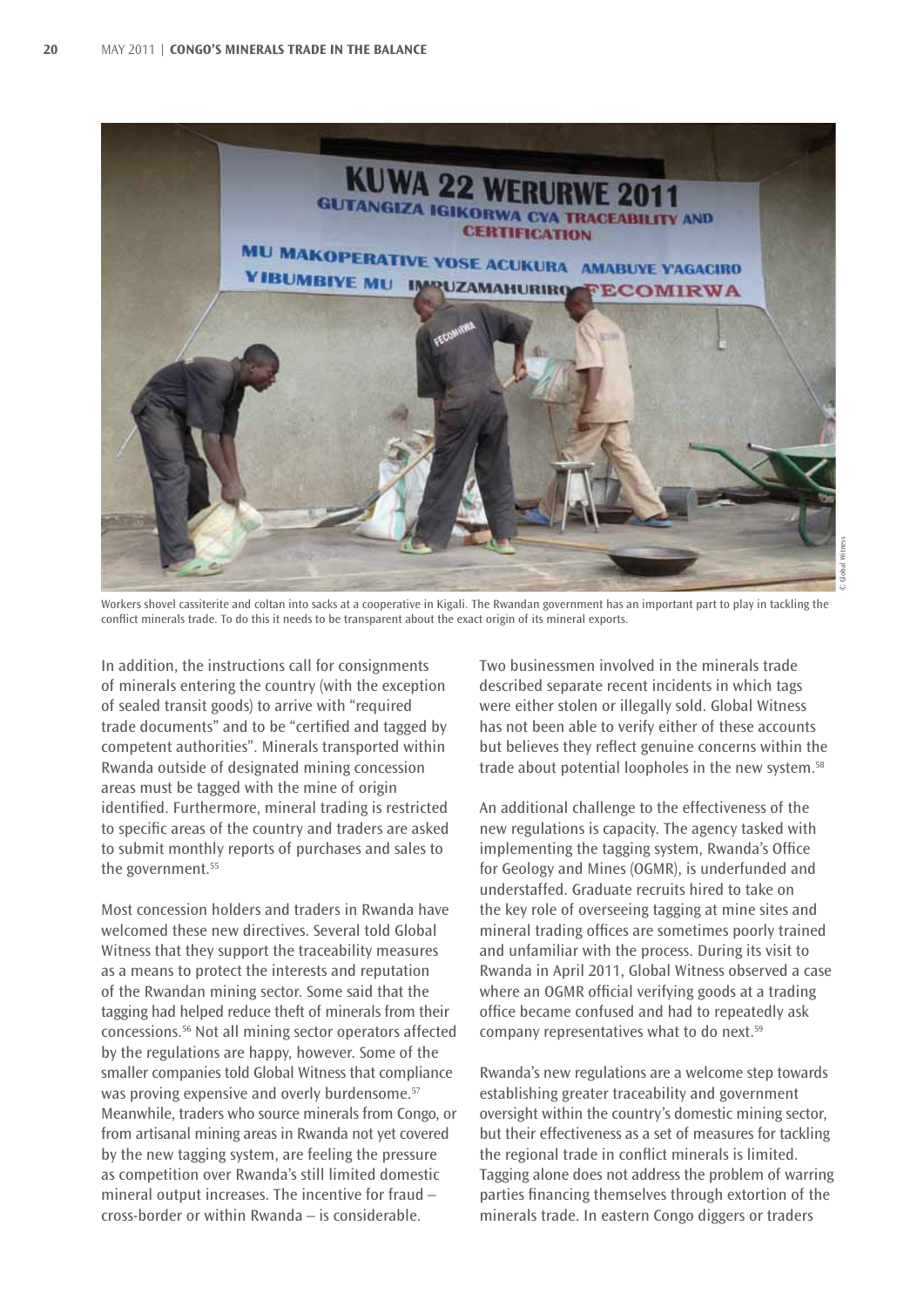transporting sacks of minerals sealed, tagged and bar coded can be illegally taxed by armed groups just as easily as those carrying untagged bags.

Carrying out comprehensive due diligence – which includes but is not limited to establishing mineral traceability – is currently the only credible way for companies to assess whether armed groups have interfered with and benefited from the trade at any point along the supply chain. The field assessment component of due diligence is particularly critical if companies are to identify extortion or situations where members of the military are using civilian proxies to represent their interests in the minerals trade. Allowing the import of Congolese minerals on the proviso that they are tagged will not, on its own provide Rwanda, or companies buying from Rwanda, any real assurances that those materials are conflict free.

Moreover, by prioritising mineral traceability over supply chain due diligence and closing its borders to goods that do not have the right tag, Rwanda is pursuing a policy that risks impeding any legitimate trade in Congolese minerals. There is currently no mineral tagging being undertaken in the Kivus. This means that, in the short term at least, Rwanda's new regulations will make it impossible for any minerals from eastern Congo – including those from demilitarised areas – to reach international markets. By instead adopting a due diligence-based approach, Rwanda could live up to its responsibility to curb the flow of conflict minerals through its territory, while

supporting those parts of the Congolese minerals trade that are legitimate and under civilian control.

The Rwandan government is quite aware of its international obligations and the steps it needs to take. The Minister of Mines, Christophe Bazivamo, was quoted in a Reuters article on 27 April 2011 saying that instructions had been issued to government departments to carry out "rigorous due diligence on any ores entering Rwanda from conflict areas".<sup>60</sup> This was the first time the government explicitly stated that it would require due diligence on material from Congo, and appeared to signal a welcome shift in position. However, the Minister subsequently confirmed to Global Witness by email that he was in fact referring to the 11 March regulations, which make no mention of due diligence and fall a long way short of the controls he described in his interview.61

Global Witness has recommended to the Minister that the government issue an addendum to the March regulations to bring them in line with his public call for due diligence. This addendum should clarify that companies importing minerals from conflict-affected areas and adjoining countries are required to carry out due diligence in line with the UN and OECD standards. The UK and the US, as Rwanda's major donors, should encourage the government to take this step as a priority. They should also urge the authorities in Kigali to report to the UN Security Council on their implementation of the Council's Resolution 1952 which covers conflict minerals and due diligence.

#### **Exported from Rwanda, mined in Rwanda?**

Developing Rwanda's domestic mineral sector has been a priority for the government since the privatisation of state-owned Redemi mining concessions in 2006. This push to increase production is driven by the desire to maximise returns from what some believe to be significant mineral reserves. It is also intended to overturn the perception that all Rwandan mineral exports are from Congo.

There is no doubt that Rwanda produces minerals, though the government's refusal to publish comprehensive production data makes it difficult to assess accurately the scale of the sector. Statistics obtained by Global Witness from the Central Bank of Rwanda put total cassiterite exports in 2009 at 5,615.4 tonnes, with 1,346.3 tonnes classified as re-exports, i.e. not of Rwandan origin.<sup>62</sup> Given that Congo is the main provenance for mineral imports into Rwanda, these figures suggest that approximately 24% of Rwanda's cassiterite exports were mined in Congo. In 2010, the official figures indicate that the share increased to 40%.

Information gathered from industry representatives in Kigali, however, paints a rather different picture. Global Witness was told by a company directly involved in the minerals transit trade that up to 80% of Rwandan mineral exports were in reality Congolese. Several other mineral traders in Kigali also expressed the view that the majority of Rwandan mineral exports were of Congolese origin, but were not able to provide specific figures. 63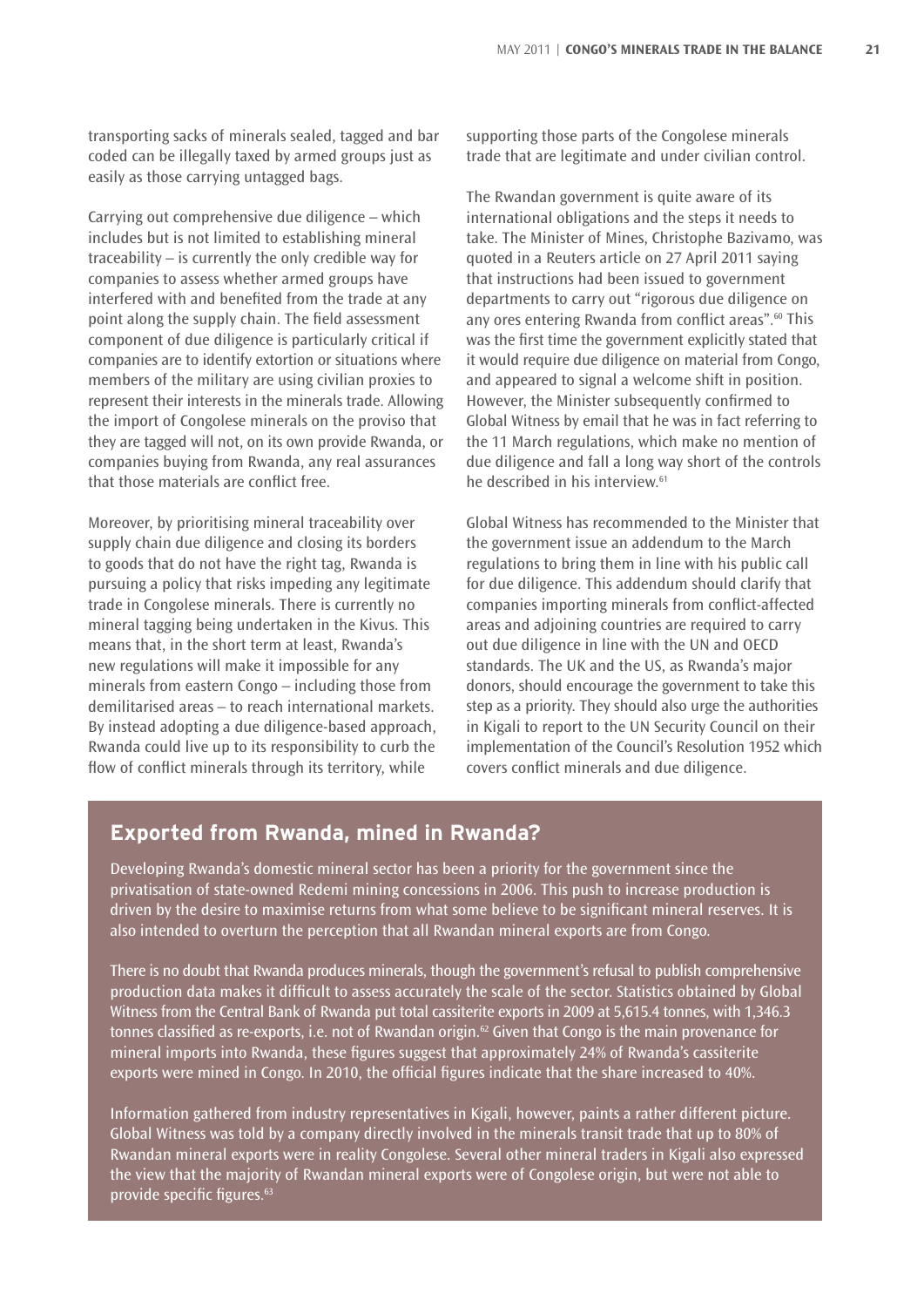### **Conclusion**

For over ten years, abusive armed groups and members of the Congolese national army have lined their pockets and funded their fighting with profits from eastern Congo's minerals trade. The local population has borne the brunt of this violent competition to control the region's richest mines. Findings from Global Witness research in the Kivus in April 2011 indicate that there may now be more scope to establish a trade in conflict free minerals from eastern Congo. Bisie, North Kivu's largest tin-ore mine, is free from military control for the first time in five years.

Progress on the ground is limited in scope and remains fragile, however. Rebels and FARDC troops still occupy numerous mining areas in North and South Kivu and the Congolese government has yet to tackle the impunity of those illegally involved in the minerals trade.

a driver of conflict and insecurity.

A lucrative mining area like Bisie will not remain free of negative elements for long unless the space is claimed by legitimate actors – civilian authorities, peacekeeping troops, a responsible private sector – committed to breaking the links between minerals and armed violence and supporting a trade that benefits the Congolese people.

To achieve this, companies sourcing minerals from the region must implement without delay the supply chain due diligence guidelines developed by the United Nations and other international bodies and begin to source from mines free from armed control. Countries where these companies are located, particularly the Congolese and Rwandan governments, must make the standards law and closely monitor their implementation.



Cassiterite is placed in 50kg bags in Bisie. Minerals like cassiterite should be a source of prosperity for the population of eastern DRC, rather than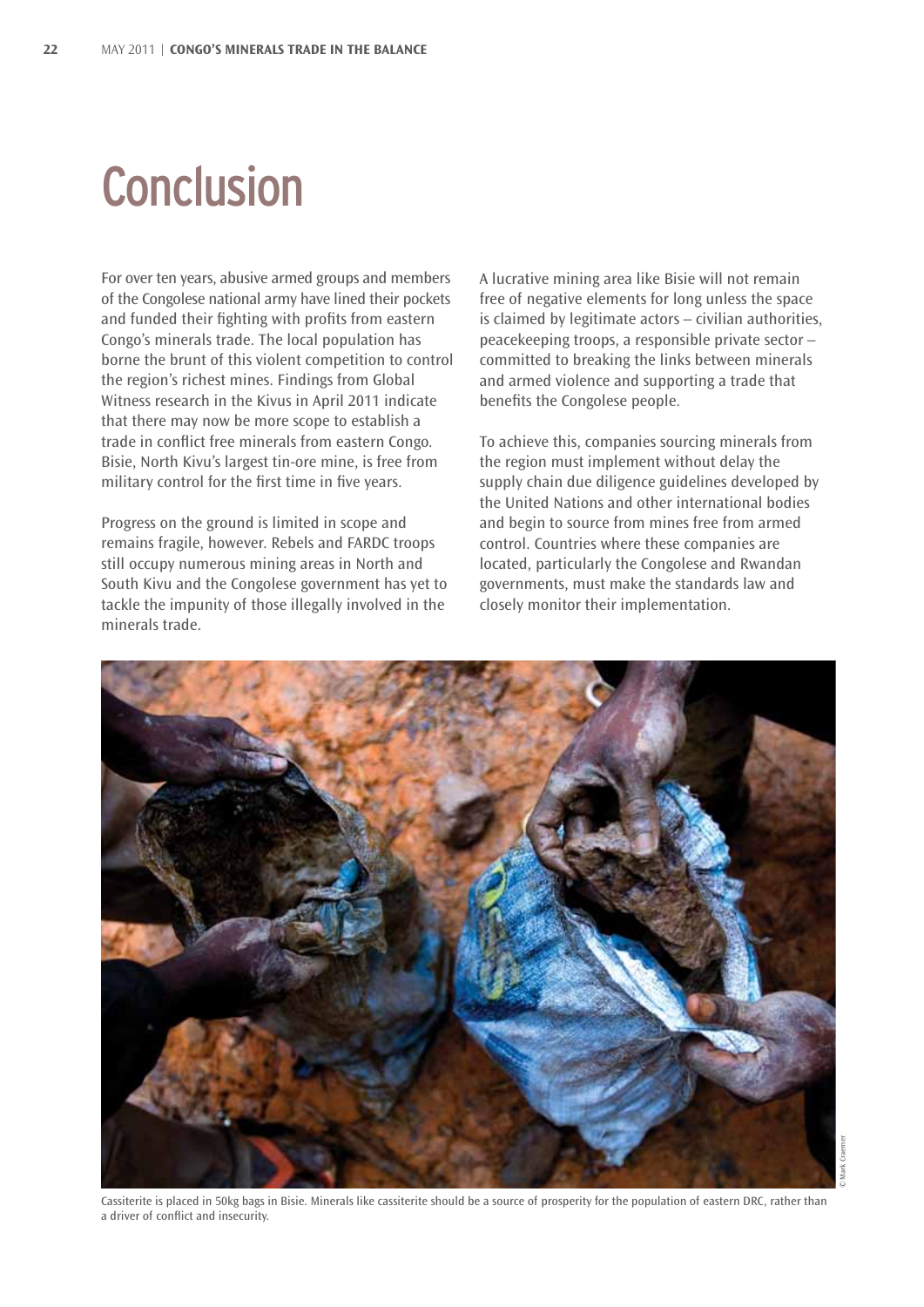### Recommendations

#### **Congolese and international companies using tin, tantalum, tungsten and gold should:**

- Implement the UN and OECD due diligence standards in full and without delay.
- • Lobby the Congolese authorities and MONUSCO to ensure that demilitarised mining areas are protected from renewed occupation by rebels or FARDC units.
- • Be prepared to buy minerals from demilitarised areas of eastern DRC where these are sourced in compliance with the UN and OECD due diligence standards.

#### **The United States Securities and Exchange Commission (SEC) should:**

- • State unequivocally that the due diligence requirements of the conflict minerals provision of the Dodd Frank Act are exactly the same as those set by the UN Security Council and the OECD. The SEC should make its view on this issue public at the earliest opportunity.
- • Publish the final rules for the conflict minerals provisions of the law as soon as possible, ideally before August.

#### **The Government of the Democratic Republic of Congo should:**

- • Remove FARDC units engaged in illegal activities in and around mining areas and along mineral transportation routes.
- • Prosecute members of the FARDC who are illegally involved in, or extorting from, the minerals trade. Prioritise prosecutions of senior officers found to be implicated.
- • Incorporate the OECD due diligence standards into Congolese law and ensure that companies implement them.
- Deploy mining police to mining areas that have been demilitarised.
- Ensure that the redeployment of troops to Walikale territory, where Bisie is located, does not result in a return of the military to mining areas and a resumption of illegal and abusive behaviour.

**The Government of Rwanda and the governments of other countries where minerals are traded, processed or used in manufacturing should:**

Incorporate the OECD due diligence standards into national law and ensure that companies implement them.

#### **The UN Security Council should:**

- Reiterate, in the new MONUSCO peacekeeping mandate to be adopted in June, an explicit requirement that the peacekeepers help to secure key mine sites in the east of DRC and expand their monitoring and inspection of minerals shipments to support law enforcement by the Congolese government.
- Monitor closely implementation of this new mandate by MONUSCO to ensure that the peacekeeping force is moving rapidly and proactively where opportunities arise to secure demilitarised mining areas.
- Make direct representations to member states in the Great Lakes Region and those that have significant processing and manufacturing facilities within their territory to ensure that they are calling on companies to undertake due diligence in line with UNSC Resolution 1952.
- Insist that member states report to the Council on their implementation of Security Council Resolution 1952, with particular reference to this resolution's provisions on conflict minerals and due diligence.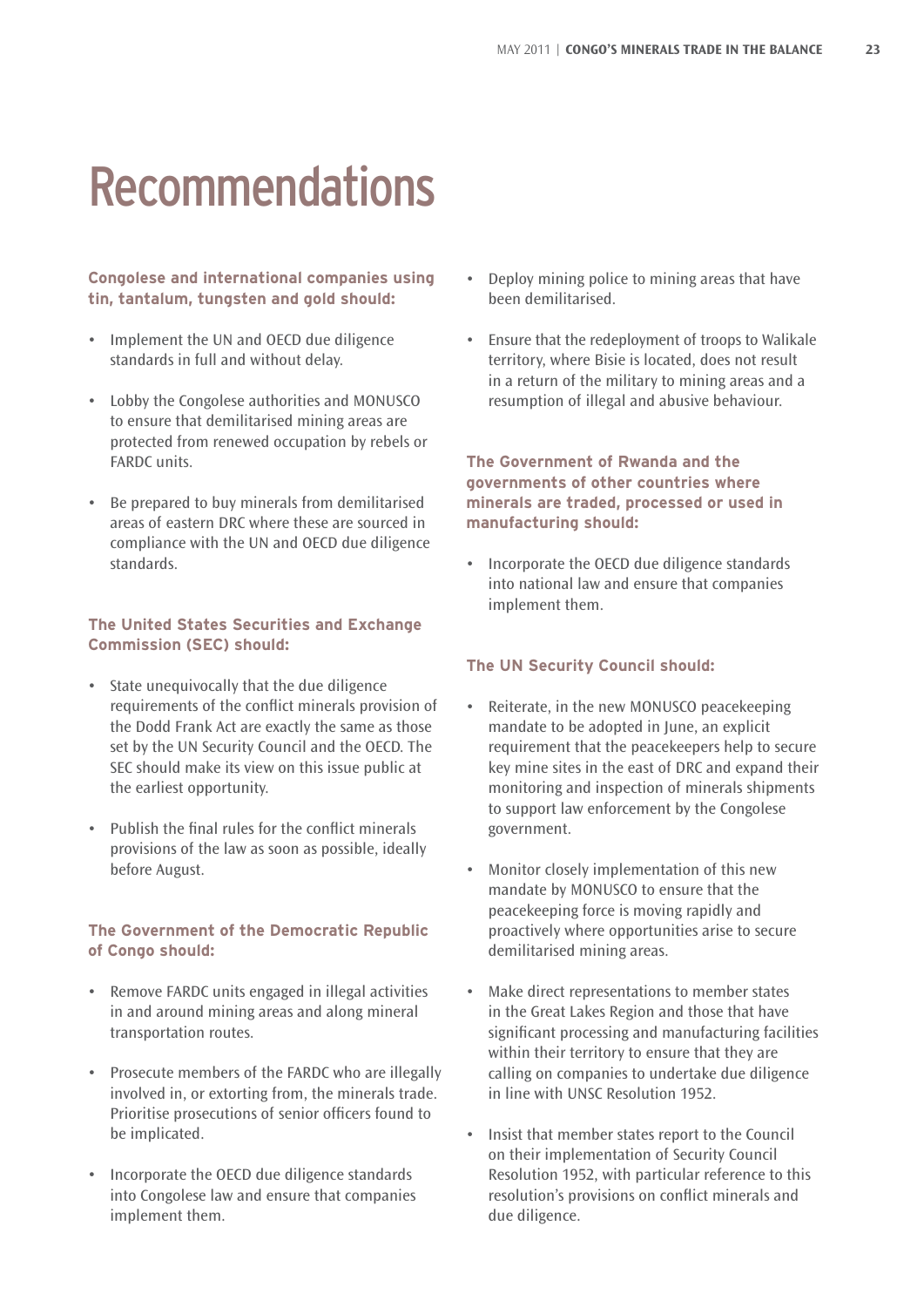- • Direct the Group of Experts and MONUSCO to monitor the implementation of the due diligence guidance by local and international companies sourcing minerals from demilitarised areas of eastern DRC.
- • Reinforce the capacity of the Group of Experts on DRC to monitor and report on implementation of the due diligence guidance by providing the Group with the funding to enlist additional personnel to help execute this part of its mandate.
- • Impose targeted sanctions on individuals or companies sourcing minerals from eastern Congo in a way that benefits armed groups, in line with Resolution 1952.

#### **International donor governments should:**

• Encourage Congolese authorities to take soldiers out of the mines and away from the minerals trade. Make non-humanitarian aid, especially to the country's security forces, conditional on progress on this issue.

Persuade the government of Rwanda to live up to its responsibilities to help curb the conflict minerals trade, notably by compelling Rwandabased companies to implement the UN/OECD due diligence standards. Make non-humanitarian aid conditional on progress on this issue.

#### **The OECD should:**

- • Publish a declaration, on the occasion of the ministerial meeting on 25 May, recommending that OECD countries incorporate the due diligence guidance into national law.
- Initiate the establishment of an international monitoring team to monitor and report publicly on implementation of the guidance. This would enhance the effectiveness and credibility of the OECD's work on conflict minerals and reinforce the monitoring by the UN Group of Experts.
- Encourage companies based in OECD countries to purchase minerals from the Great Lakes Region when these have been sourced in a manner that fully conforms to the due diligence guidance.

### Annex

#### **Proposal for independent monitoring of companies' due diligence**

Companies' implementation of the UN and OECD due diligence standards needs to be monitored and reported on publicly by an independent team with a strong international mandate.

Independent third party reporting is the only way to ensure that the public has confidence in a due diligence-based system of supply chain controls. In this sense, it is in the interests of responsible companies to see this kind of monitoring and reporting put in place. It is also to the advantage of the governments of Congo and its neighbours who wish to protect legitimate trade from a general perception that all the minerals coming out of the region are associated with conflict and human rights abuses.

One of the main advantages of an international monitoring team, over more institutionally elaborate methods of verification, is that it can be set up relatively quickly, and will not be particularly expensive to establish or run.

At present, the UN Group of Experts is tasked with reporting to the UN Security Council on the implementation of the UN due diligence guidance. However, the Group has been given very limited resources to undertake this task. Moreover its mandate to undertake this function expires in November and may not be renewed.

There is therefore a need to establish quickly a more robust and long-term system of independent monitoring and reporting to bolster international efforts to tackle the conflict minerals trade through company due diligence.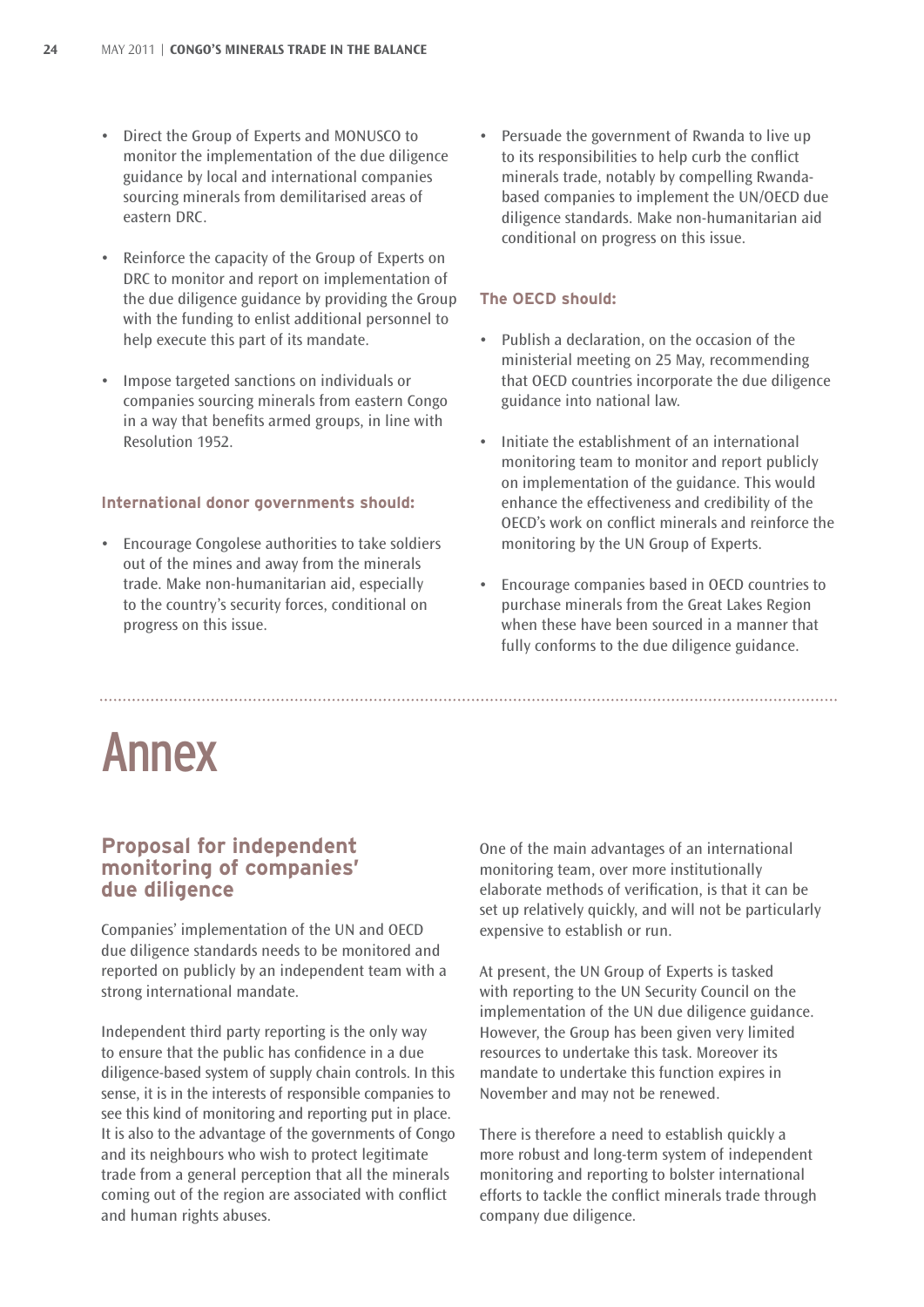#### **What tasks should this monitoring team be mandated to carry out?**

The key tasks the monitoring team needs to take on include:

- • Review of due diligence by companies all the way along the supply chain, involving review of company documentation, visits to headquarters, to suppliers and operational sites in eastern Congo and internationally.
- • Unannounced field visits to verify companies' claims.
- • Regular public reporting on the veracity of claims made by companies and the effectiveness of their due diligence.
- • Clear conclusions in these public reports as to whether or not the companies assessed are sourcing minerals in a way that is causing human rights abuses or other crimes.
- Recommendations on legal action to be taken against companies or individuals that are involved in human rights abuses and other crimes.
- • Liaison with law enforcement officials in the countries concerned.
- • Recommendations on due diligence best practice.

#### **What should be the composition of this monitoring team?**

The monitors should be a small number of individuals from a range of countries with the relevant knowledge of both the regions and trading activities concerned and a capacity to carry out field research and audittype investigations. These people should be free of political or commercial conflicts of interest.

#### **Who should set it up?**

The monitoring body will need a mandate from an intergovernmental body or from a group of governments that are engaged in international efforts to address the conflict minerals trade. There are two main reasons for this:

- • To ensure that the public has confidence in the monitor's independence from companies.
- • To enable the monitor to gain access to the data it needs to perform its functions effectively.

This official mandate is crucial, if the monitoring team is to do more than simply replicate the kind of work already undertaken in a patchwork manner by local and international NGOs. The mandate should grant rights of access to official records and sites at which mining and trading activity is taking place, and state that government officials have a duty to answer the team's questions.

While the establishment and oversight of the monitoring body will require the involvement of governments or intergovernmental bodies, it is crucial that the way in which it is established, mandated and overseen is transparent and guarantees its independence.

#### **Who should pay for it?**

The costs of establishing and running the monitoring body should be covered by donor governments. A number of donor governments have already participated in the development of the OECD guidance on due diligence and expressed support for its implementation.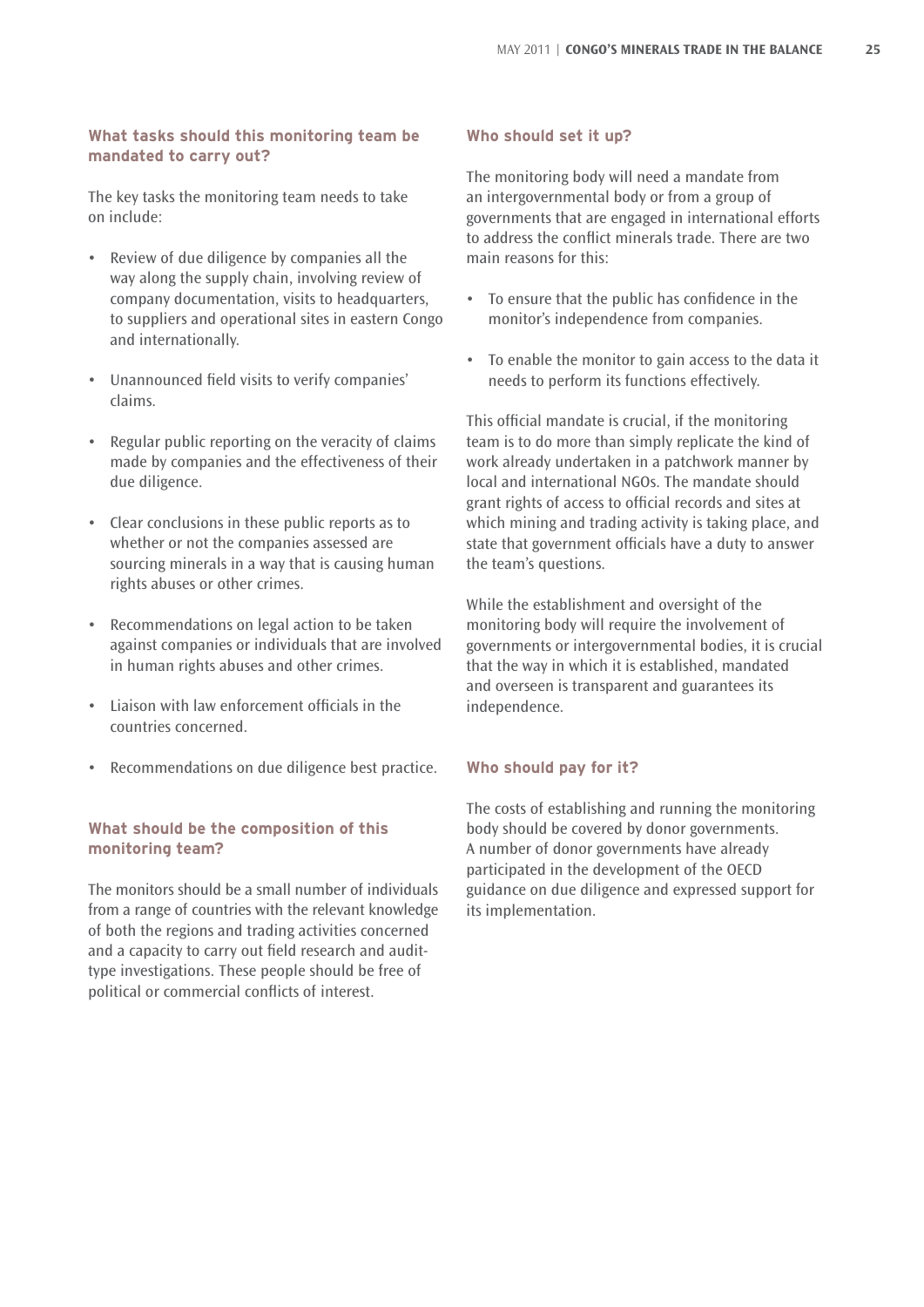### **Endnotes**

- **1.** UN Security Council Resolution 1952 (S/RES/1952), adopted 29 November 2010; Global Witness interview with UN representatives, February 2011.
- **2.** Final Report of the Group of Experts on the Democratic Republic of the Congo, S/2010/596, 29 November 2010, Box 11 (page 79).
- **3.** For more information please see Global Witness, 'Faced With a Gun, What Can You Do? War and the militarisation of mining in eastern Congo', July 2009; and Global Witness, 'The Hill Belongs to Them: The need for international action on Congo's conflict minerals trade', December 2010, both available at www.globalwitness.org.
- **4.** Global Witness interviews with diggers, porters, Congolese civil society organisations, SAESSCAM and *Division des Mines* officials, the Governor of North Kivu, mining police, FARDC officers, MONUSCO representatives in Njingala, Mubi, Walikale and Goma, April 2011.
- **5.** Global Witness meetings with the Governor of North Kivu and with FARDC officers, Goma, April 2011.
- **6.** Global Witness meeting with the chief of the mining police in Mubi, April 2011; Global Witness communications with mining company that visited Bisie in late April 2011.
- **7.** Article 27 of the Congolese mining code *(Loi n° 007/2002 du 11 juillet 2002 portant Code Minier)* and Article 63 of the Congolese military penal code *(Loi n° 023/2002 du 18 novembre 2002 portant Code judiciaire militaire)*.
- **8.** MONUSCO and UNHCHR, *'Rapport préliminaire de la mission d'enquête du Bureau Conjoint des Nations Unies aux Droits de l'Homme sur les viols massifs et autres violations des droits de l'homme commis par une coalition de groups armés sur l'axe Kibua-Mpofi, en territoire de Walikale, province du Nord-Kivu, du 30 juillet au 2 août 2010'*, 24 September 2010, p.6.
- **9.** Final report of the Group of Experts on the Democratic Republic of Congo, S/2010/596, 29 November 2010, paragraph 156.
- **10.** 'OECD Due Diligence Guidance for Responsible Supply Chains of Minerals from Conflict-Affected and High-Risk Areas', December 2010; UN Security Council Resolution 1952 (S/RES/1952), adopted 29 November 2010; Lusaka Declaration of the ICGLR Special Summit to Fight Illegal Exploitation of Natural Resources in the Great Lakes Region, 15 December 2010.
- **11.** Global Witness meeting with head of the *Division des Mines*, Goma, April 2011.
- **12.** Global Witness communications with a Congolese civil society organisation and with a representative of a diplomatic mission in Kinshasa, May 2011; for details on the abuses committed by the Mai Mai Cheka in 2010, see Final Report of the Group of Experts on the Democratic Republic of the Congo, S/2010/596, 29 November 2010, p.15-17 and p.40-41.
- **13.** Final Report of the Group of Experts on the Democratic Republic of the Congo, S/2010/596, 29 November 2010, p.15.
- **14.** Mining police are the security force mandated by Congolese law to secure mining areas.
- **15.** For more information on supply chain due diligence, please see Global Witness, 'Do No Harm: Excluding Conflict Minerals from the Supply Chain – a Guide for Companies', July 2010, available at www.globalwitness.org/ sites/default/files/pdfs/do\_no\_harm\_ global\_witness.pdf.
- **16.** Global Witness meeting with head of *Division des Mines*, Bukavu, March 2011.
- **17.** Global Witness meetings with *Division des Mines*, SAESSCAM and CEEC officials, Bukavu, March 2011.
- **18.** Global Witness interviews with MONUSCO military officers, April 2011.
- **19.** UN Security Council Resolution 1906 (S/ Res/1906), adopted 23 December 2009.
- **20.** UN Security Council Resolution 1856 (S/ Res/1856), adopted 22 December 2008.
- **21.** Global Witness meetings with head of the *Division des Mines*, FARDC officers and representatives of MONUSCO, Goma, April 2011.
- **22.** Internal MONUSCO document seen by Global Witness, April 2011.
- **23.** Global Witness meeting with North Kivu Minister of Finance, Goma, April 2011; Official minutes of meetings of the commission.
- **24.** Global Witness meeting with John Kanyoni, Goma, April 2011.
- **25.** Global Witness meetings with mining sector officials in Bukavu, Goma and Nyabibwe; Global Witness interviews with local traders in Nyabibwe, March and April 2011.
- **26.** Global Witness interviews with local traders in Nyabibwe and local civil society representatives in Bukavu, March and April 2011.
- **27.** Global Witness meetings with civil society representatives in Bukavu and Nyabibwe, and SAESSCAM officials in Nyabibwe, March and April 2011.
- **28.** Global Witness meetings with civil society representatives in Bukavu and Nyabibwe, mining cooperative representatives and mining sector officials in Nyabibwe, April 2011.
- **29.** Global Witness meeting with civil society representatives, Goma, April 2011.
- **30.** Global Witness meetings with senior FARDC officer and with police, North Kivu, April 2011.
- **31.** Global Witness meetings with heads of mining police in two territories in North Kivu, April 2011.
- **32.** Global Witness meetings with senior FARDC officer and with police, North Kivu, April 2011.
- **33.** Global Witness meeting with senior FARDC officer, North Kivu, April 2011.
- **34.** Ibid.
- **35.** AFP, 'DR Congo probes murky case of suspected gold smuggling', Emmanuel Peuchot, 9 February 2011; *Le Phare, 'Bosco Ntaganda: Après le scandale de Goma, Kinshasa peut-il encore le soutenir?'*, Fidèle Musangu, 9 February 2011; Radio Okapi, *'Affaire du Jet cloué à l'aéroport de Goma: sept expatriés impliqués, selon Luzolo Bambi'*, 14 February 2011; Congo Siasa, '500 kilos of gold, a war criminal and Gulfstream jet', Jason Stearns, 8 February 2011; Global Witness meetings with civil society representatives in Goma, April 2011.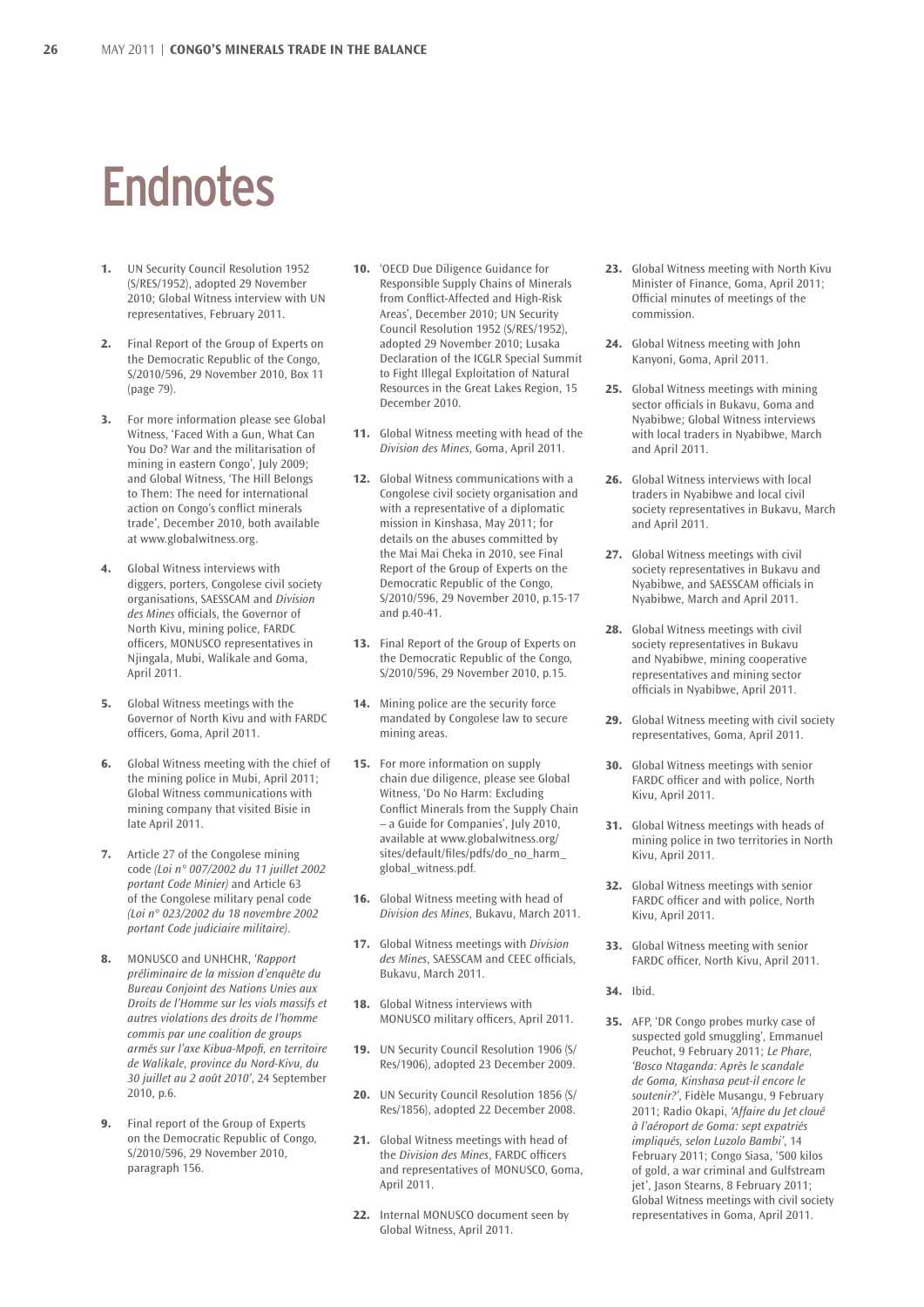- **36.** Global Witness meeting with government official, Goma, April 2011.
- **37.** Global Witness meeting with a *comptoir* owner, Bukavu, March 2011.
- **38.** Global Witness meeting with head of *Division des Mines*, Goma, April 2011.
- **39.** Global Witness meeting with FARDC officer, Walikale, April 2011.
- **40.** *'Communiqué du Ministre des Mines en rapport avec la décision du Président de la République sur la suspension de l'exploitation minière'*, 11 September 2010.
- **41.** Global Witness meeting with local civil society representatives, Bukavu, March 2011.
- **42.** Ibid.
- **43.** Global Witness interviews with diggers, porters and traders in Njingala and Nyabibwe, March and April 2011; Global Witness meetings with mining sector officials in Bukavu and Goma, April 2011.
- **44.** Global Witness meeting with North Kivu Minister of Finance, April 2011.
- **45.** Global Witness meeting with a representative of BGR, the German Federal Institute for Geosciences and Natural Resources, Bukavu, March 2011.
- **46.** Global Witness meetings with mining sector officials, *comptoirs* representatives, diggers and traders, Bukavu and Nyabibwe, March and April 2011.
- **47.** For more information regarding the iTCSi scheme, please see 'The Hill Belongs to Them' and correspondence between Global Witness and ITRI available at www.globalwitness.org/ library/hill-belongs-them-needinternational-action-congos-conflictminerals-trade.
- **48.** 'EICC-GeSI Conflict-Free Smelter Assessment Program, Frequently Asked Questions', 4 May 2011, available at www.eicc.info/documents/Conflict-FreeSmelterFAQ.pdf.
- **49.** 'GeSI and EICC Update Conflict-Free Smelter Protocol: OECD Due Diligence Added to CFS Protocol', 22 April 2011, available at www.gesi.org/LinkClick.as px?fileticket=%2blTfM0uys5E%3d&tab  $id = 130$ .
- **50.** Global Witness interviews with mining sector officials and with *comptoir*  representatives in Bukavu and Goma, March and April 2011.
- **51.** Global Witness interviews with diggers, porters and traders in Kalehe and Walikale territories and in Goma, March and April 2011.
- **52.** 'GeSI and EICC Update Conflict-Free Smelter Protocol: OECD Due Diligence Added to CFS Protocol', 22 April 2011, available at www.gesi.org/LinkClick.as px?fileticket=%2blTfM0uys5E%3d&tab  $i = 130$
- **53.** Global Witness communications with members of the electronics industry, May 2011.
- **54.** For more detailed recommendations to the Securities and Exchange Commission, please see Global Witness Submission to the SEC, 28 February 2011, available at www.globalwitness.org/library/ submission-us-securities-and-exchangecommission-proposed-guidelinesconflict-minerals-law.
- **55.** Ministerial Regulations No001/ MINIFOM/2011 dated on 10 March 2011 Fighting Smuggling in Mineral Trading, Official Gazette no12 of 21/03/2011.
- **56.** Global Witness meetings with mine operators, Kigali, April 2011.
- **57.** Global Witness meetings with mine operators and with mineral traders, Kigali, April 2011.
- **58.** Global Witness meetings with mineral traders, Kigali, April 2011.
- **59.** Global Witness visit to mineral trading office, Kigali, April 2011.
- **60.** Reuters, 'Rwanda Bans Export of Congo Conflict Area Minerals', Kezio-Musoke David, 27 April 2011.
- **61.** Global Witness email communication with Rwandan Minister of Mines, 27 April 2011.
- **62.** Statistics for Rwandan mineral exports for 2009 and 2010 obtained by Global Witness from the Central Bank of Rwanda, April 2011.
- **63.** Global Witness meetings with representatives of the mineral trading sector, Kigali, April 2011.